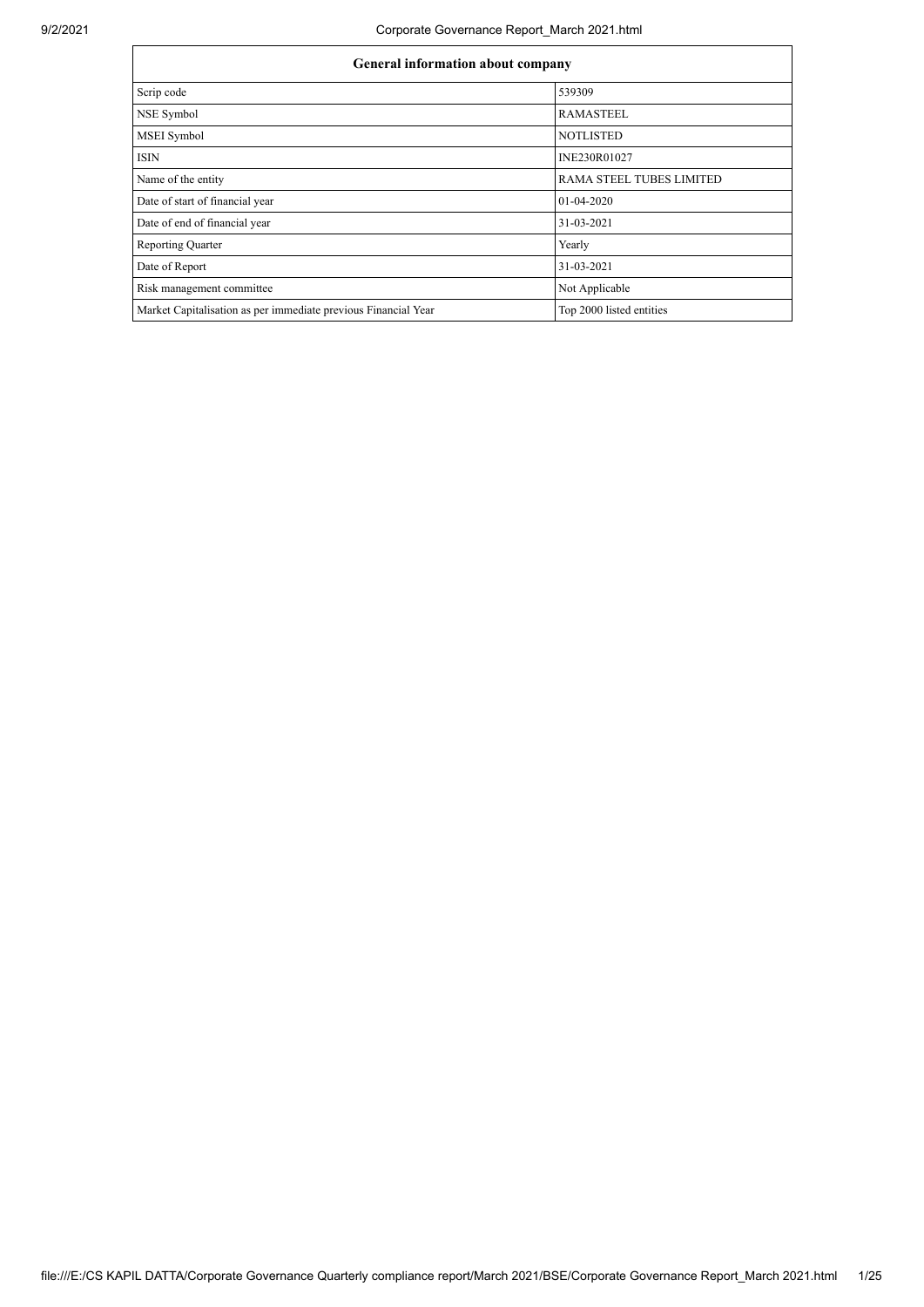## **Annexure I**

## **Annexure I to be submitted by listed entity on quarterly basis**

## **I. Composition of Board of Directors**

|    |            | Disclosure of notes on composition of board of directors explanatory |                                                |                            |                               |                          |                                                                                                      |                                             |                                          |                                                          |                      |                                            |                                                                                                                                                |                                                                                                                                                                      |                                                                                                                                                                          |                                                                                                                                                                                                            |
|----|------------|----------------------------------------------------------------------|------------------------------------------------|----------------------------|-------------------------------|--------------------------|------------------------------------------------------------------------------------------------------|---------------------------------------------|------------------------------------------|----------------------------------------------------------|----------------------|--------------------------------------------|------------------------------------------------------------------------------------------------------------------------------------------------|----------------------------------------------------------------------------------------------------------------------------------------------------------------------|--------------------------------------------------------------------------------------------------------------------------------------------------------------------------|------------------------------------------------------------------------------------------------------------------------------------------------------------------------------------------------------------|
|    |            |                                                                      |                                                |                            |                               |                          |                                                                                                      |                                             |                                          | Wether the listed entity has a Regular Chairperson   Yes |                      |                                            |                                                                                                                                                |                                                                                                                                                                      |                                                                                                                                                                          |                                                                                                                                                                                                            |
|    |            |                                                                      |                                                |                            |                               |                          |                                                                                                      |                                             |                                          | Whether Chairperson is related to MD or CEO              |                      | Yes                                        |                                                                                                                                                |                                                                                                                                                                      |                                                                                                                                                                          |                                                                                                                                                                                                            |
| he | PAN        | <b>DIN</b>                                                           | Category 1<br>of directors                     | Category 2<br>of directors | Category<br>3 of<br>directors | Date<br>of<br>Birth      | Whether<br>special<br>resolution<br>passed?<br>[Refer Reg.<br>$17(1A)$ of<br>Listing<br>Regulations] | Date of<br>passing<br>special<br>resolution | <b>Initial Date</b><br>of<br>appointment | Date of Re-<br>appointment                               | Date of<br>cessation | Tenure<br>of<br>director<br>(in<br>months) | No of<br>Directorship<br>in listed<br>entities<br>including<br>this listed<br>entity (Refer<br>Regulation<br>17A of<br>Listing<br>Regulations) | No of<br>Independent<br>Directorship<br>in listed<br>entities<br>including<br>this listed<br>entity<br>(Refer<br>Regulation<br>$17A(1)$ of<br>Listing<br>Regulations | Number of<br>memberships<br>in Audit/<br>Stakeholder<br>Committee(s)<br>including this<br>listed entity<br>(Refer<br>Regulation<br>$26(1)$ of<br>Listing<br>Regulations) | No of post<br>of<br>Chairperson<br>in Audit/<br>Stakeholder<br>Committee<br>held in listed<br>entities<br>including<br>this listed<br>entity (Refer<br>Regulation<br>$26(1)$ of<br>Listing<br>Regulations) |
|    | AADPB6899B | 00119213                                                             | Executive<br>Director                          | Chairperson MD             |                               | $24 -$<br>$04 -$<br>1954 | NA                                                                                                   |                                             | 26-02-1974                               | 01-10-2020                                               |                      |                                            |                                                                                                                                                | $\bf{0}$                                                                                                                                                             | $\Omega$                                                                                                                                                                 | $\theta$                                                                                                                                                                                                   |
|    | ADWPB0496N | 00119206                                                             | Executive<br>Director                          | Not<br>Applicable          |                               | $10-$<br>$09 -$<br>1979  | NA                                                                                                   |                                             | 01-05-2007                               |                                                          |                      |                                            |                                                                                                                                                | $\theta$                                                                                                                                                             | $\theta$                                                                                                                                                                 | $\Omega$                                                                                                                                                                                                   |
| N  | AARPS4146G | 00014334                                                             | Non-<br>Executive -<br>Independent<br>Director | Not<br>Applicable          |                               | $05 -$<br>$01 -$<br>1943 | Yes                                                                                                  | $30 - 09 -$<br>2019                         | 18-11-2014                               | 18-11-2019                                               |                      | 77                                         | 2                                                                                                                                              | $\overline{2}$                                                                                                                                                       |                                                                                                                                                                          |                                                                                                                                                                                                            |
| ER | AYSPS5320H | 03594435                                                             | Executive<br>Director                          | Not<br>Applicable          |                               | $08 -$<br>$07 -$<br>1955 | NA                                                                                                   |                                             | 04-05-2016                               |                                                          |                      |                                            |                                                                                                                                                | $\bf{0}$                                                                                                                                                             | $\Omega$                                                                                                                                                                 | $\Omega$                                                                                                                                                                                                   |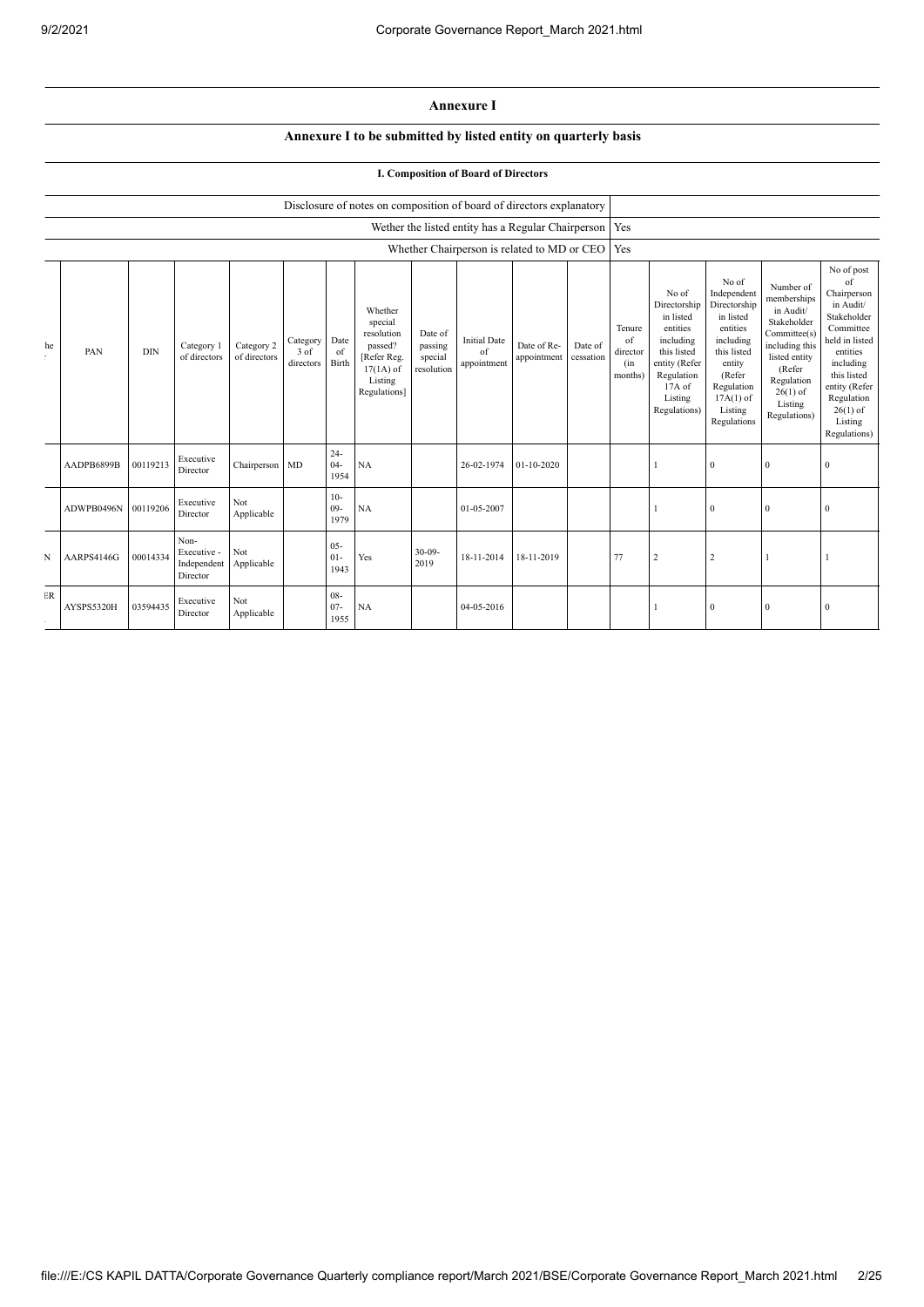$\overline{1}$ 

|    |                      | <b>I. Composition of Board of Directors</b> |                     |            |                                                |                               |                               |                          |                                                                                                      |                                             |                                          |                            |                      |                                            |                                                                                                                                                |                                                                                                                                                                      |                                                         |
|----|----------------------|---------------------------------------------|---------------------|------------|------------------------------------------------|-------------------------------|-------------------------------|--------------------------|------------------------------------------------------------------------------------------------------|---------------------------------------------|------------------------------------------|----------------------------|----------------------|--------------------------------------------|------------------------------------------------------------------------------------------------------------------------------------------------|----------------------------------------------------------------------------------------------------------------------------------------------------------------------|---------------------------------------------------------|
|    |                      |                                             |                     |            |                                                |                               |                               |                          | Disclosure of notes on composition of board of directors explanatory                                 |                                             |                                          |                            |                      |                                            |                                                                                                                                                |                                                                                                                                                                      |                                                         |
|    |                      |                                             |                     |            |                                                |                               |                               |                          | Wether the listed entity has a Regular Chairperson                                                   |                                             |                                          |                            |                      |                                            |                                                                                                                                                |                                                                                                                                                                      |                                                         |
| Sr | Title<br>(Mr)<br>Ms) | Name of<br>the<br>Director                  | PAN                 | <b>DIN</b> | Category 1<br>of directors                     | Category 2<br>of<br>directors | Category<br>3 of<br>directors | Date<br>of<br>Birth      | Whether<br>special<br>resolution<br>passed?<br>[Refer Reg.<br>$17(1A)$ of<br>Listing<br>Regulations] | Date of<br>passing<br>special<br>resolution | <b>Initial Date</b><br>of<br>appointment | Date of Re-<br>appointment | Date of<br>cessation | Tenure<br>of<br>director<br>(in<br>months) | No of<br>Directorship<br>in listed<br>entities<br>including<br>this listed<br>entity (Refer<br>Regulation<br>17A of<br>Listing<br>Regulations) | No of<br>Independent<br>Directorship<br>in listed<br>entities<br>including<br>this listed<br>entity<br>(Refer<br>Regulation<br>$17A(1)$ of<br>Listing<br>Regulations | N<br>me<br>St<br>Co<br>inc<br>lis<br>$\mathbb{R}$<br>Re |
| 5  | Mrs                  | <b>ANJU</b><br><b>GUPTA</b>                 | AAEPG2921Q 06958607 |            | Non-<br>Executive -<br>Independent<br>Director | Not<br>Applicable             |                               | $13 -$<br>$03 -$<br>1972 | <b>NA</b>                                                                                            |                                             | 25-01-2017                               |                            |                      | 39                                         |                                                                                                                                                |                                                                                                                                                                      | $\overline{2}$                                          |
| 6  | Mr                   | JAI<br><b>PRAKASH</b><br><b>GUPTA</b>       | AHKPG4510E          | 08859202   | Non-<br>Executive -<br>Independent<br>Director | Not<br>Applicable             |                               | $01 -$<br>$07 -$<br>1959 | <b>NA</b>                                                                                            |                                             | 04-09-2020                               |                            |                      |                                            |                                                                                                                                                |                                                                                                                                                                      |                                                         |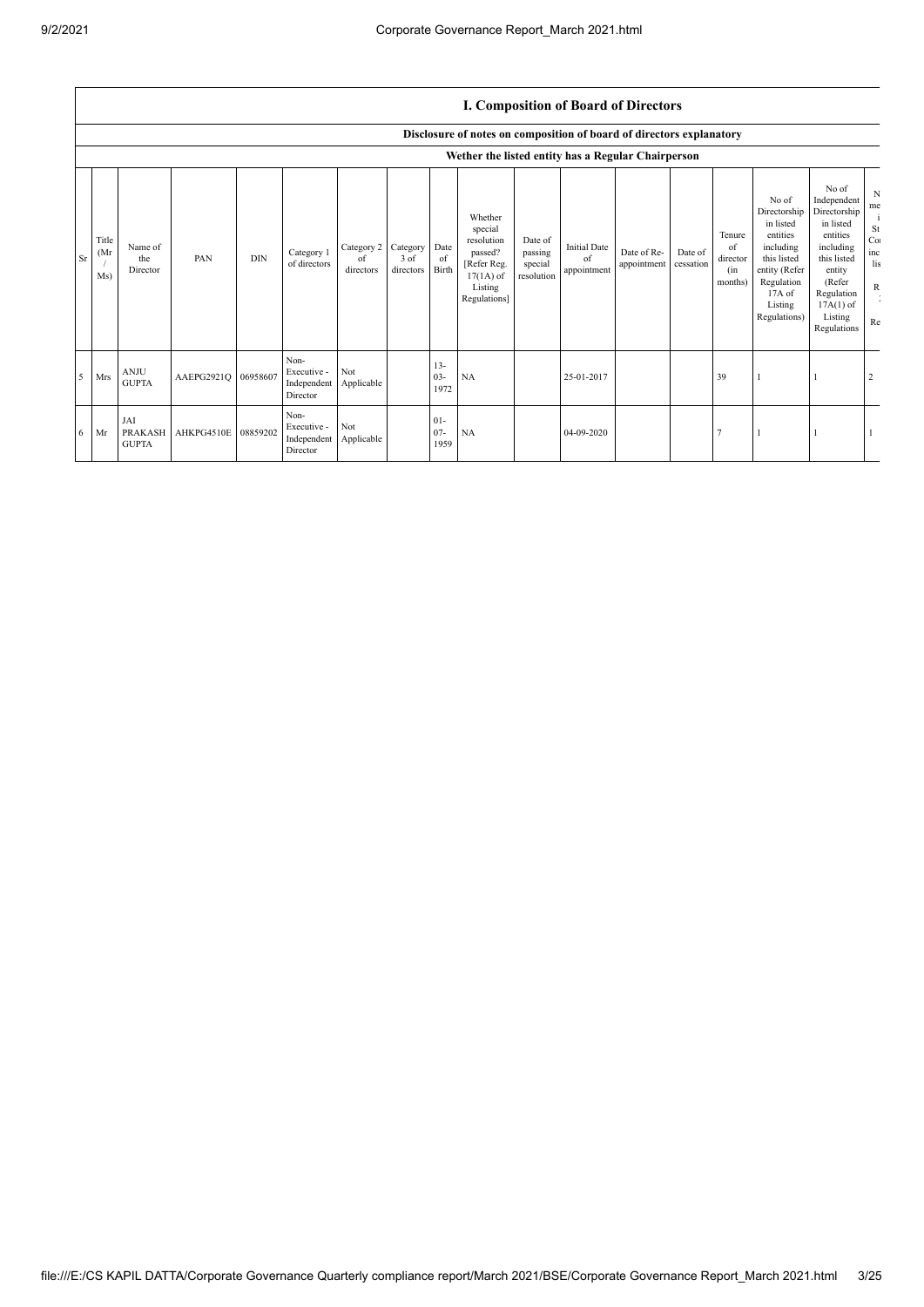|                | <b>Audit Committee Details</b> |                                       |                                                       |                            |                        |                      |                |  |  |
|----------------|--------------------------------|---------------------------------------|-------------------------------------------------------|----------------------------|------------------------|----------------------|----------------|--|--|
|                |                                |                                       | Whether the Audit Committee has a Regular Chairperson |                            | Yes                    |                      |                |  |  |
| <b>Sr</b>      | <b>DIN</b><br>Number           | Name of Committee<br>members          | Category 1 of directors                               | Category 2 of<br>directors | Date of<br>Appointment | Date of<br>Cessation | <b>Remarks</b> |  |  |
|                | 00014334                       | <b>BHARAT BHUSHAN</b><br><b>SAHNY</b> | Non-Executive - Independent<br>Director               | Chairperson                | 18-11-2019             |                      |                |  |  |
| $\overline{2}$ | 06958607                       | <b>ANJU GUPTA</b>                     | Non-Executive - Independent<br>Director               | Member                     | 25-01-2017             |                      |                |  |  |
| 3              | 00119213                       | <b>NARESH KUMAR</b><br><b>BANSAL</b>  | <b>Executive Director</b>                             | Member                     | $01-10-2015$           |                      |                |  |  |
| 4              | 08859202                       | <b>JAI PRAKASH GUPTA</b>              | Non-Executive - Independent<br>Director               | Member                     | 04-09-2020             |                      |                |  |  |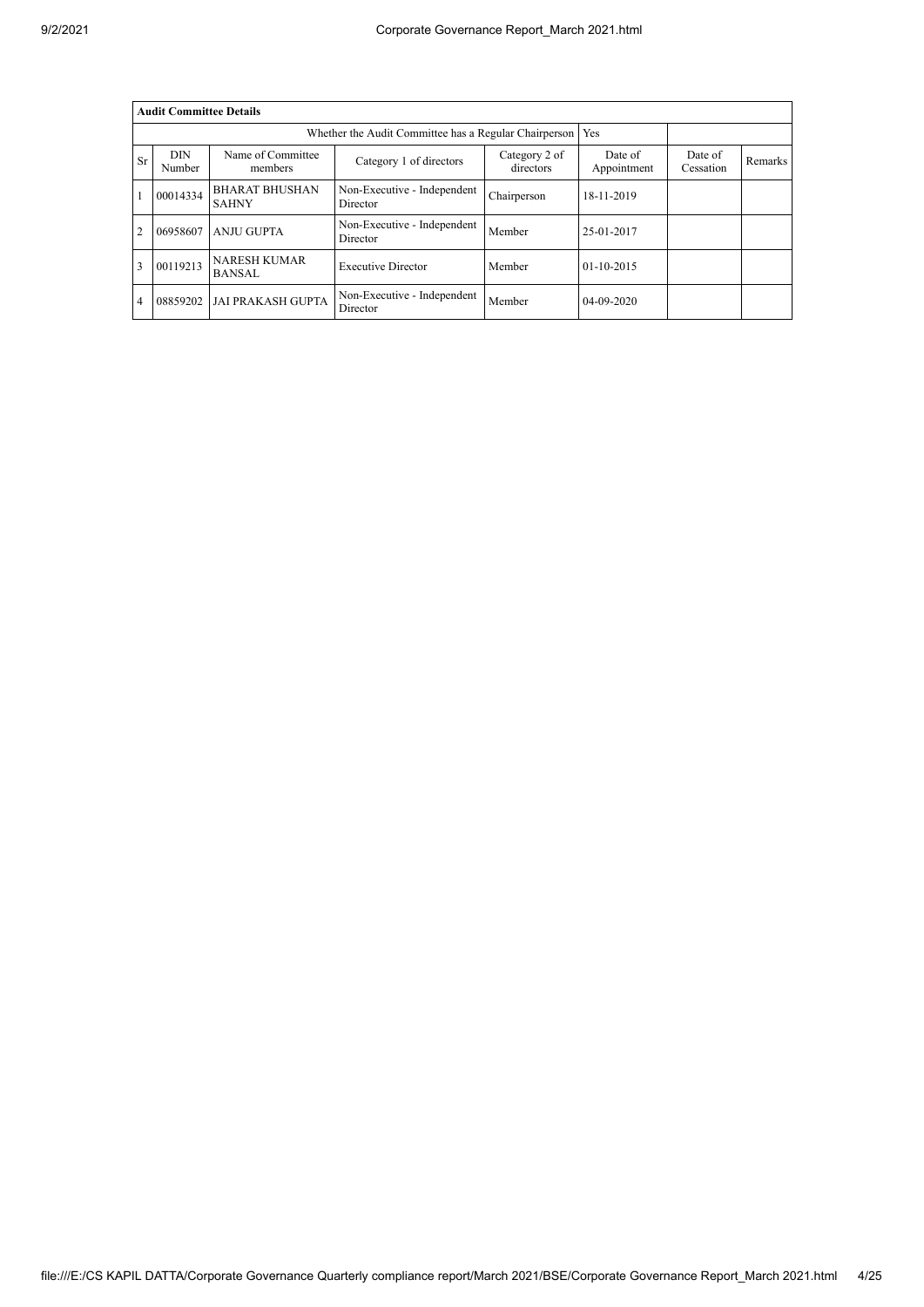|                | Nomination and remuneration committee                                       |                                       |                                         |                      |            |  |  |  |  |
|----------------|-----------------------------------------------------------------------------|---------------------------------------|-----------------------------------------|----------------------|------------|--|--|--|--|
|                | Whether the Nomination and remuneration committee has a Regular Chairperson |                                       |                                         |                      |            |  |  |  |  |
| <b>Sr</b>      | DIN<br>Number                                                               | Name of Committee<br>members          | Date of<br>Appointment                  | Date of<br>Cessation | Remarks    |  |  |  |  |
|                | 08859202                                                                    | <b>JAI PRAKASH GUPTA</b>              | Non-Executive - Independent<br>Director | Chairperson          | 04-09-2020 |  |  |  |  |
| $\overline{2}$ | 00014334                                                                    | <b>BHARAT BHUSHAN</b><br><b>SAHNY</b> | Non-Executive - Independent<br>Director | Member               | 18-11-2019 |  |  |  |  |
| 3              | 06958607                                                                    | <b>ANJU GUPTA</b>                     | Non-Executive - Independent<br>Director | Member               | 25-01-2017 |  |  |  |  |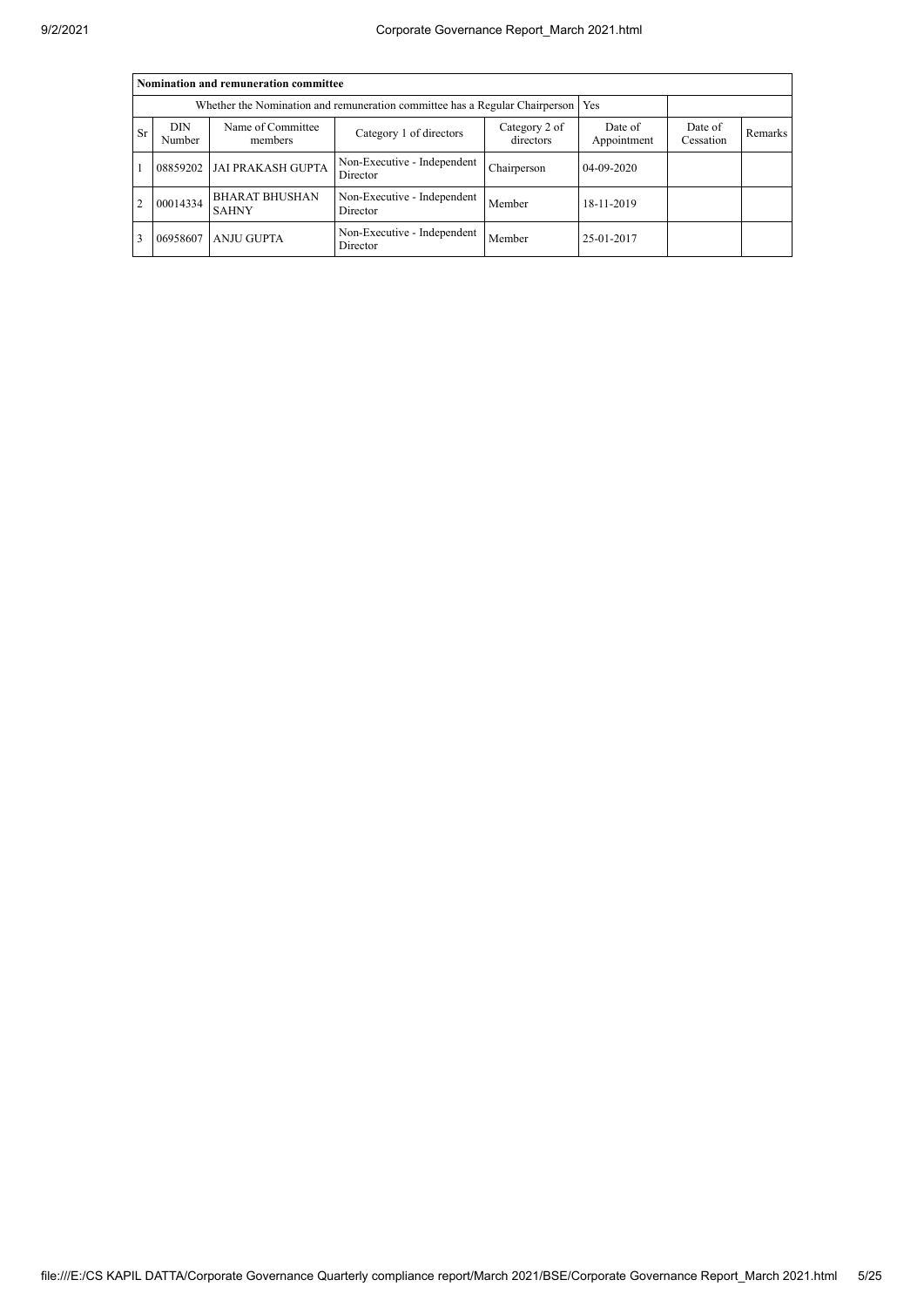|                | <b>Stakeholders Relationship Committee</b>                                                   |                              |                                         |                            |                        |                      |                |  |  |  |
|----------------|----------------------------------------------------------------------------------------------|------------------------------|-----------------------------------------|----------------------------|------------------------|----------------------|----------------|--|--|--|
|                |                                                                                              |                              |                                         |                            |                        |                      |                |  |  |  |
| <b>Sr</b>      | <b>DIN</b><br>Number                                                                         | Name of Committee<br>members | Category 1 of directors                 | Category 2 of<br>directors | Date of<br>Appointment | Date of<br>Cessation | <b>Remarks</b> |  |  |  |
|                | 08859202                                                                                     | <b>JAI PRAKASH GUPTA</b>     | Non-Executive - Independent<br>Director | Chairperson                | 04-09-2020             |                      |                |  |  |  |
| $\overline{2}$ | <b>BHARAT BHUSHAN</b><br>Non-Executive - Independent<br>00014334<br>Director<br><b>SAHNY</b> |                              | Member                                  | 18-11-2019                 |                        |                      |                |  |  |  |
| 3              | 00119206                                                                                     | <b>RICHI BANSAL</b>          | <b>Executive Director</b>               | Member                     | $02 - 04 - 2014$       |                      |                |  |  |  |
| $\overline{4}$ | 06958607                                                                                     | <b>ANJU GUPTA</b>            | Non-Executive - Independent<br>Director | Member                     | 25-01-2017             |                      |                |  |  |  |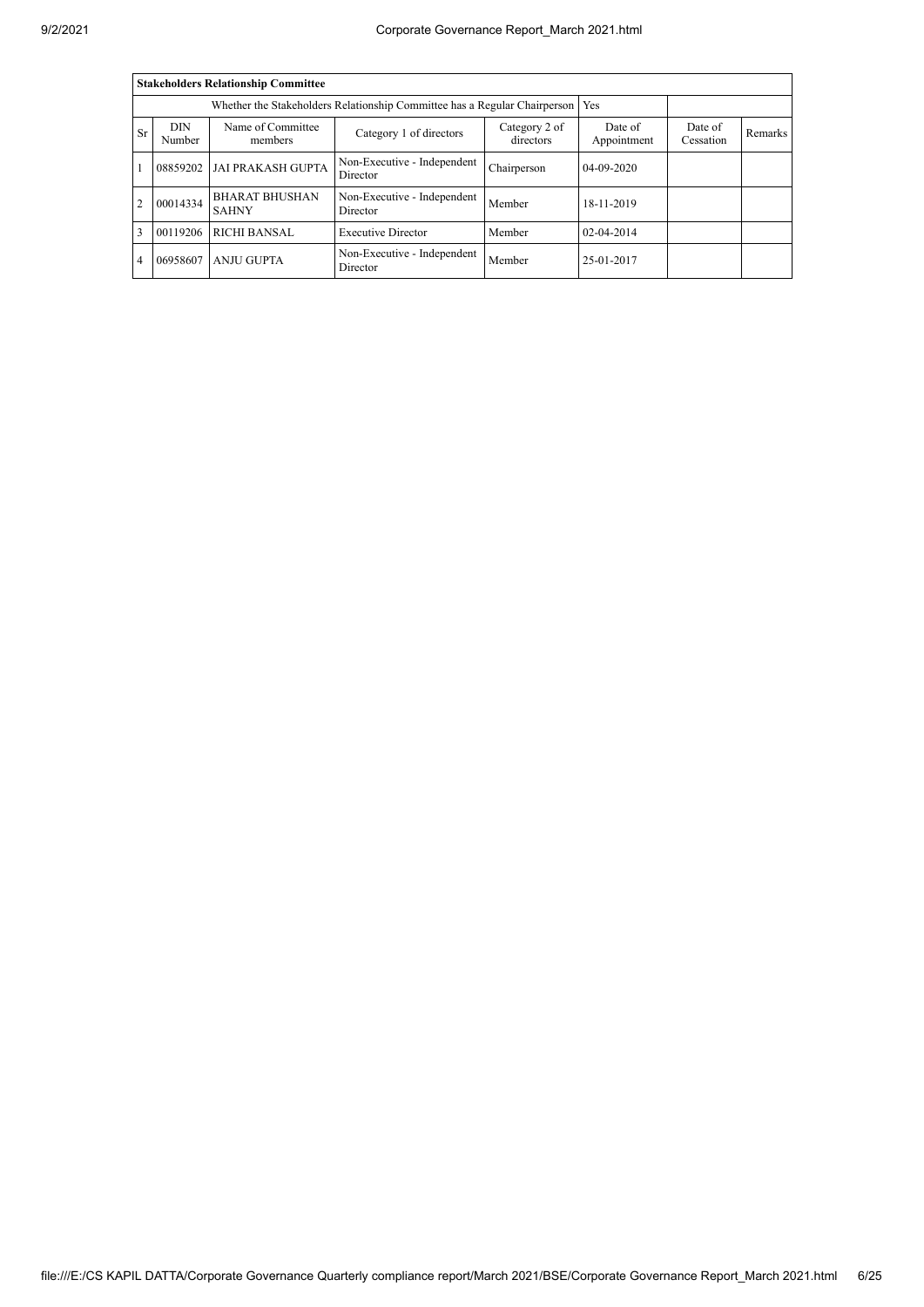|           | <b>Risk Management Committee</b> |                                                                 |                            |                            |                        |                      |         |  |  |
|-----------|----------------------------------|-----------------------------------------------------------------|----------------------------|----------------------------|------------------------|----------------------|---------|--|--|
|           |                                  | Whether the Risk Management Committee has a Regular Chairperson |                            |                            |                        |                      |         |  |  |
| <b>Sr</b> | DIN<br>Number                    | Name of Committee<br>members                                    | Category 1 of<br>directors | Category 2 of<br>directors | Date of<br>Appointment | Date of<br>Cessation | Remarks |  |  |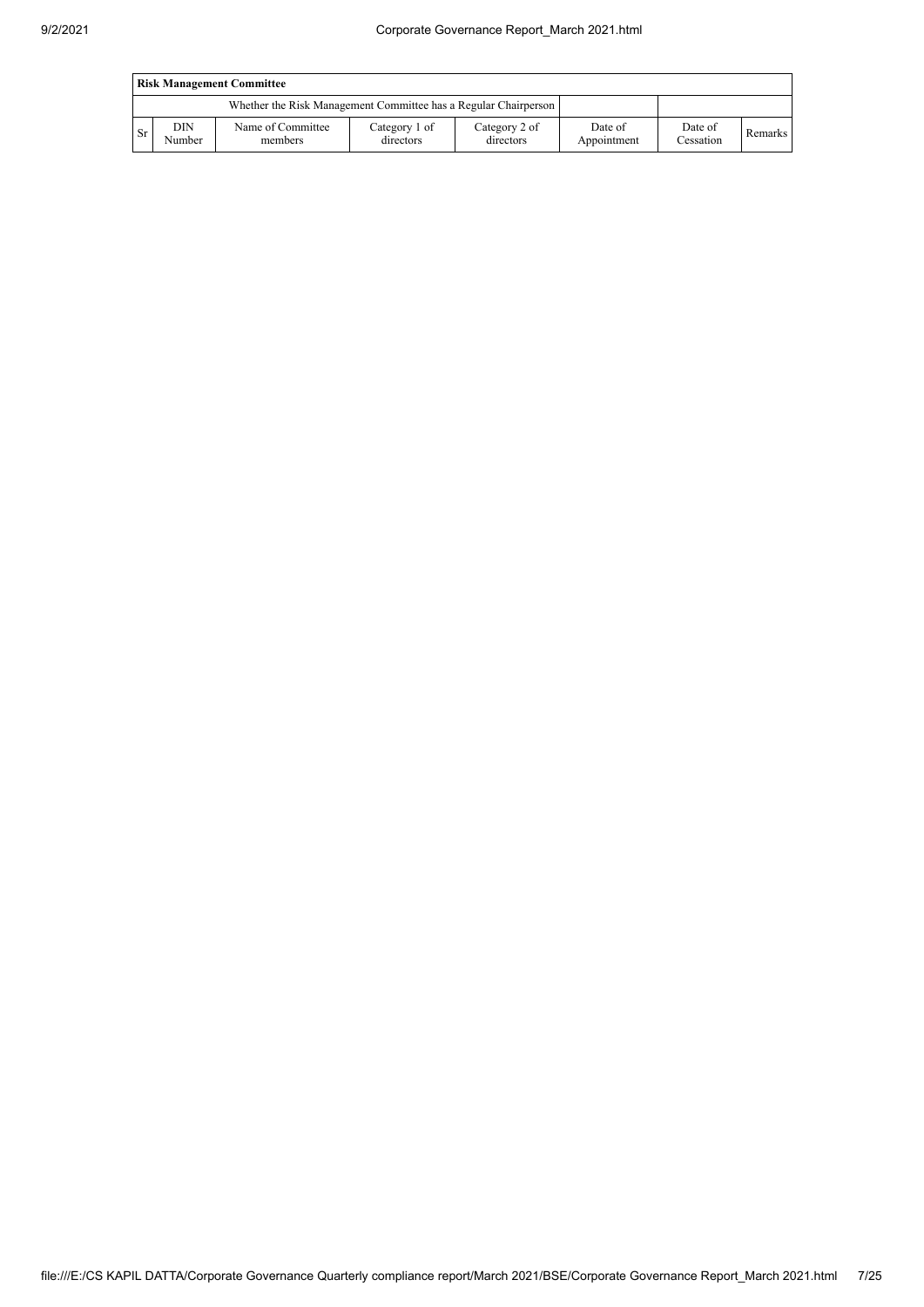|                | <b>Corporate Social Responsibility Committee</b>                                                              |                                       |                                         |             |                        |                      |         |  |  |
|----------------|---------------------------------------------------------------------------------------------------------------|---------------------------------------|-----------------------------------------|-------------|------------------------|----------------------|---------|--|--|
|                | Whether the Corporate Social Responsibility Committee has a Regular Chairperson                               |                                       |                                         |             |                        |                      |         |  |  |
| <b>Sr</b>      | <b>DIN</b><br>Name of Committee<br>Category 2 of<br>Category 1 of directors<br>directors<br>Number<br>members |                                       |                                         |             | Date of<br>Appointment | Date of<br>Cessation | Remarks |  |  |
|                | 06958607                                                                                                      | <b>ANJU GUPTA</b>                     | Non-Executive - Independent<br>Director | Chairperson | 25-01-2017             |                      |         |  |  |
| $\overline{2}$ | 00014334                                                                                                      | <b>BHARAT BHUSHAN</b><br><b>SAHNY</b> | Non-Executive - Independent<br>Director | Member      | 18-11-2019             |                      |         |  |  |
| 3              | 00119213                                                                                                      | <b>NARESH KUMAR</b><br><b>BANSAL</b>  | <b>Executive Director</b>               | Member      | 10-08-2016             |                      |         |  |  |
| $\overline{4}$ | 00119206                                                                                                      | <b>RICHI BANSAL</b>                   | <b>Executive Director</b>               | Member      | 10-08-2016             |                      |         |  |  |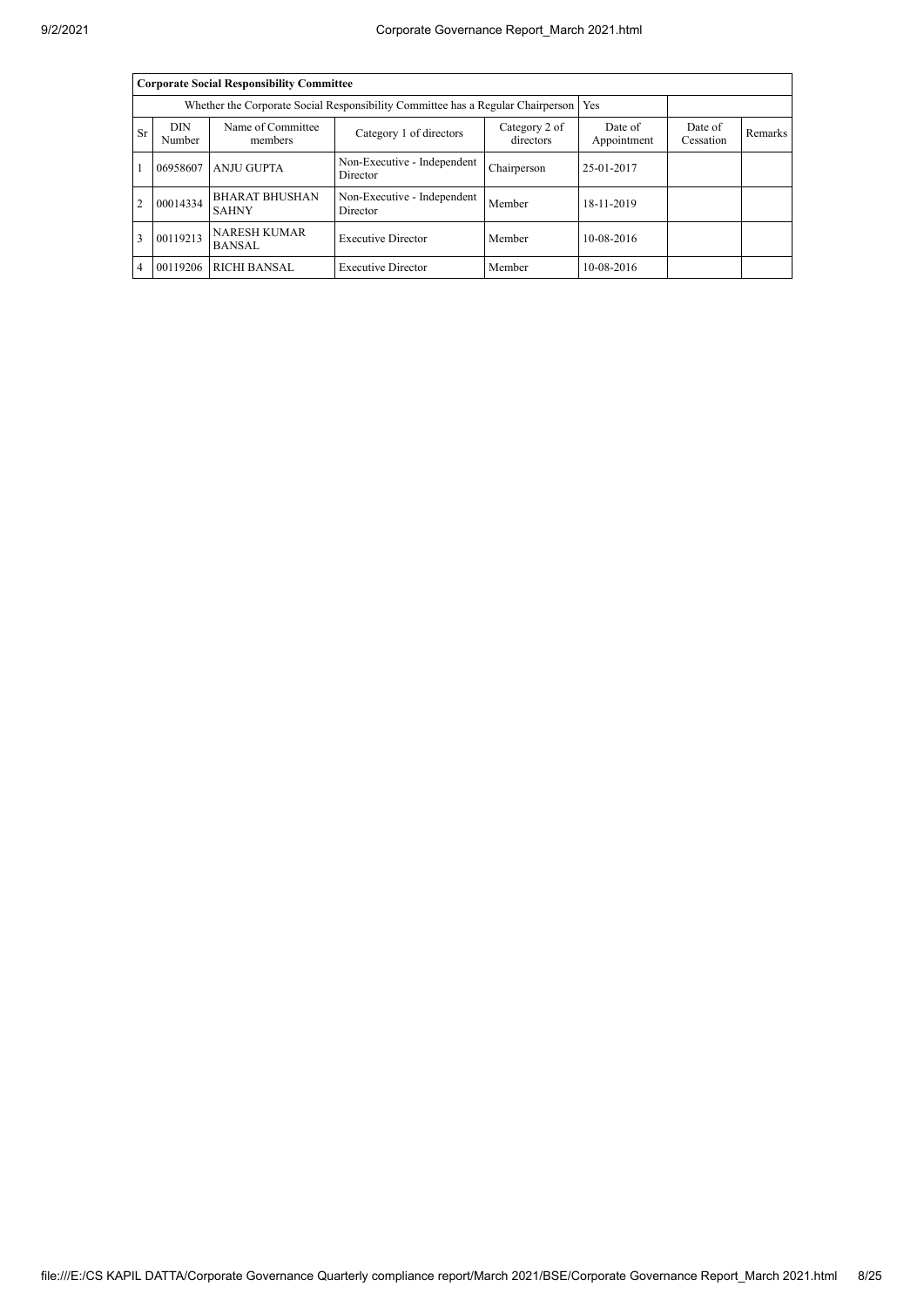| <b>Other Committee</b> |                                                                                                                                   |                                             |  |        |  |  |  |  |  |
|------------------------|-----------------------------------------------------------------------------------------------------------------------------------|---------------------------------------------|--|--------|--|--|--|--|--|
|                        | Sr DIN Number   Name of Committee members   Name of other committee   Category 1 of directors   Category 2 of directors   Remarks |                                             |  |        |  |  |  |  |  |
| 00119213               | NARESH KUMAR BANSAL   FINANCE COMMITTEE   Executive Director                                                                      |                                             |  | Member |  |  |  |  |  |
| 00119206               | <b>RICHI BANSAL</b>                                                                                                               | <b>FINANCE COMMITTEE Executive Director</b> |  | Member |  |  |  |  |  |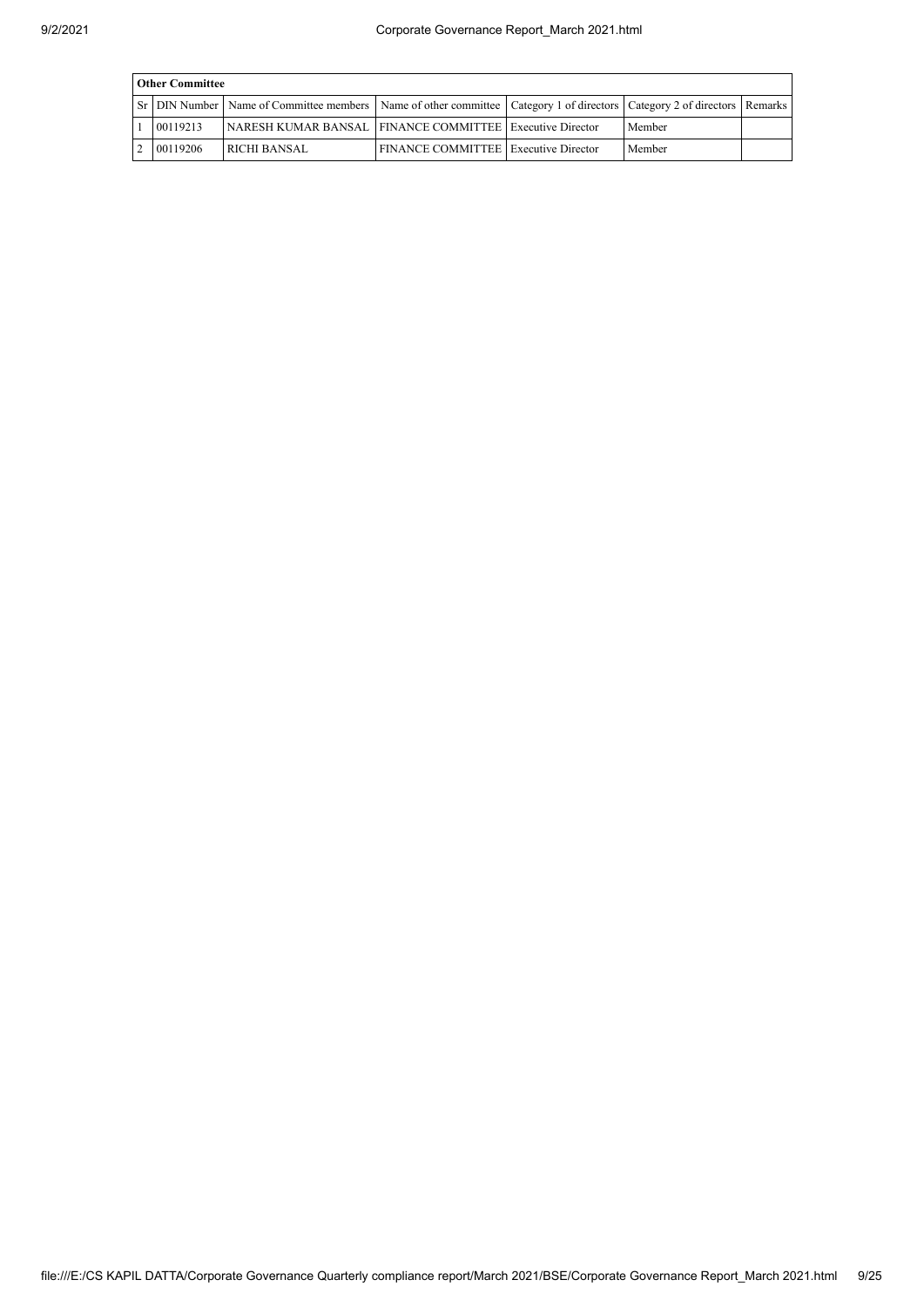$\overline{1}$ 

|                         | Annexure 1                                                          |                                                               |                                                                   |                                       |                                                     |                                           |                                                           |  |  |
|-------------------------|---------------------------------------------------------------------|---------------------------------------------------------------|-------------------------------------------------------------------|---------------------------------------|-----------------------------------------------------|-------------------------------------------|-----------------------------------------------------------|--|--|
|                         | <b>Annexure 1</b>                                                   |                                                               |                                                                   |                                       |                                                     |                                           |                                                           |  |  |
|                         | <b>III. Meeting of Board of Directors</b>                           |                                                               |                                                                   |                                       |                                                     |                                           |                                                           |  |  |
|                         | Disclosure of notes on meeting of board of<br>directors explanatory |                                                               |                                                                   |                                       |                                                     |                                           |                                                           |  |  |
| <b>Sr</b>               | $Date(s)$ of meeting<br>$(i f any)$ in the<br>previous quarter      | $Date(s)$ of<br>meeting (if any)<br>in the current<br>quarter | Maximum gap between<br>any two consecutive (in<br>number of days) | Notes for<br>not<br>providing<br>Date | Whether<br>requirement of<br>Ouorum met<br>(Yes/No) | Number of<br><b>Directors</b><br>present* | No. of Independent<br>Directors attending<br>the meeting* |  |  |
| $\mathbf{1}$            | 05-10-2020                                                          |                                                               |                                                                   |                                       | Yes                                                 | 6                                         | 3                                                         |  |  |
| $\overline{2}$          | 11-11-2020                                                          |                                                               | 36                                                                |                                       | Yes                                                 | 6                                         | 3                                                         |  |  |
| $\overline{\mathbf{3}}$ |                                                                     | 27-01-2021                                                    | 76                                                                |                                       | Yes                                                 | 6                                         | 3                                                         |  |  |
| $\overline{4}$          |                                                                     | 12-02-2021                                                    | 15                                                                |                                       | Yes                                                 | 6                                         | 3                                                         |  |  |
| 5 <sup>5</sup>          |                                                                     | 29-03-2021                                                    | 44                                                                |                                       | Yes                                                 | 6                                         | 3                                                         |  |  |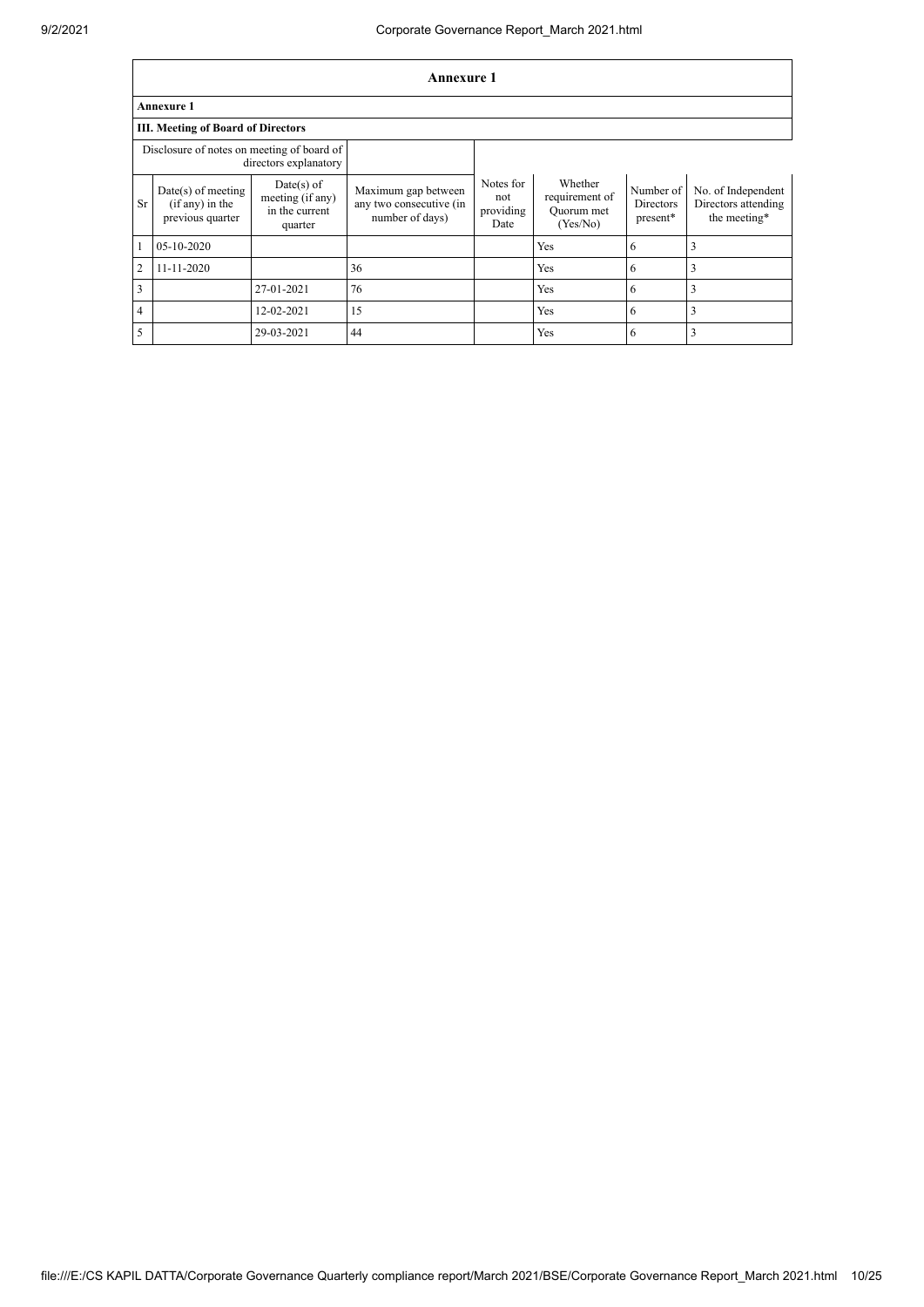$\overline{\phantom{a}}$ 

٦

|                | <b>Annexure 1</b>                                        |                                                                                                            |                                                                      |                               |                                       |                                                        |                                       |                                                                        |  |  |
|----------------|----------------------------------------------------------|------------------------------------------------------------------------------------------------------------|----------------------------------------------------------------------|-------------------------------|---------------------------------------|--------------------------------------------------------|---------------------------------------|------------------------------------------------------------------------|--|--|
|                | <b>IV. Meeting of Committees</b>                         |                                                                                                            |                                                                      |                               |                                       |                                                        |                                       |                                                                        |  |  |
|                | Disclosure of notes on meeting of committees explanatory |                                                                                                            |                                                                      |                               |                                       |                                                        |                                       |                                                                        |  |  |
| <b>Sr</b>      | Name of<br>Committee                                     | $Date(s)$ of meeting (Enter<br>dates of Previous quarter and<br>Current quarter in<br>chronological order) | Maximum gap<br>between any two<br>consecutive (in<br>number of days) | Name of<br>other<br>committee | Reson for<br>not<br>providing<br>date | Whether<br>requirement<br>of Quorum<br>met<br>(Yes/No) | Number<br>of<br>Directors<br>present* | No. of<br>Independent<br><b>Directors</b><br>attending the<br>meeting* |  |  |
| $\mathbf{1}$   | Audit<br>Committee                                       | $11 - 11 - 2020$                                                                                           |                                                                      |                               |                                       | Yes                                                    | $\overline{4}$                        | 3                                                                      |  |  |
| $\overline{2}$ | <b>Stakeholders</b><br>Relationship<br>Committee         | $11 - 11 - 2020$                                                                                           |                                                                      |                               |                                       | Yes                                                    | $\overline{4}$                        | 3                                                                      |  |  |
| 3              | Audit<br>Committee                                       | 12-02-2021                                                                                                 | 92                                                                   |                               |                                       | Yes                                                    | $\overline{4}$                        | 3                                                                      |  |  |
| $\overline{4}$ | Corporate<br>Social<br>Responsibility<br>Committee       | 12-02-2021                                                                                                 |                                                                      |                               |                                       | Yes                                                    | $\overline{4}$                        | 2                                                                      |  |  |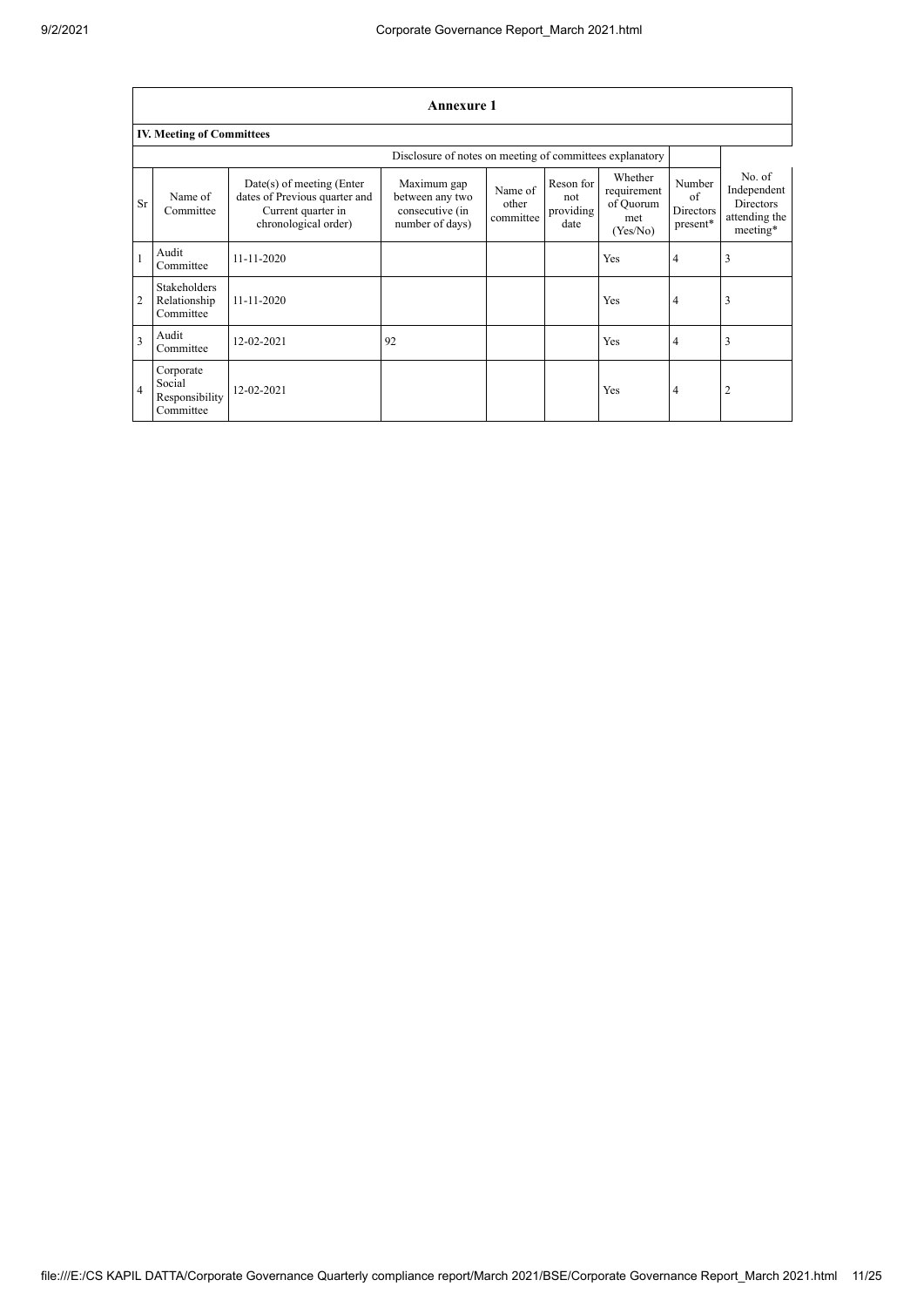|                | Annexure 1                                                                                                |                                  |                                                                    |  |  |  |  |  |
|----------------|-----------------------------------------------------------------------------------------------------------|----------------------------------|--------------------------------------------------------------------|--|--|--|--|--|
|                | V. Related Party Transactions                                                                             |                                  |                                                                    |  |  |  |  |  |
| <b>Sr</b>      | Subject                                                                                                   | Compliance status<br>(Yes/No/NA) | If status is "No" details of non-<br>compliance may be given here. |  |  |  |  |  |
|                | Whether prior approval of audit committee obtained                                                        | Yes                              |                                                                    |  |  |  |  |  |
| $\overline{2}$ | Whether shareholder approval obtained for material RPT                                                    | NA                               |                                                                    |  |  |  |  |  |
|                | Whether details of RPT entered into pursuant to omnibus approval<br>have been reviewed by Audit Committee | NА                               |                                                                    |  |  |  |  |  |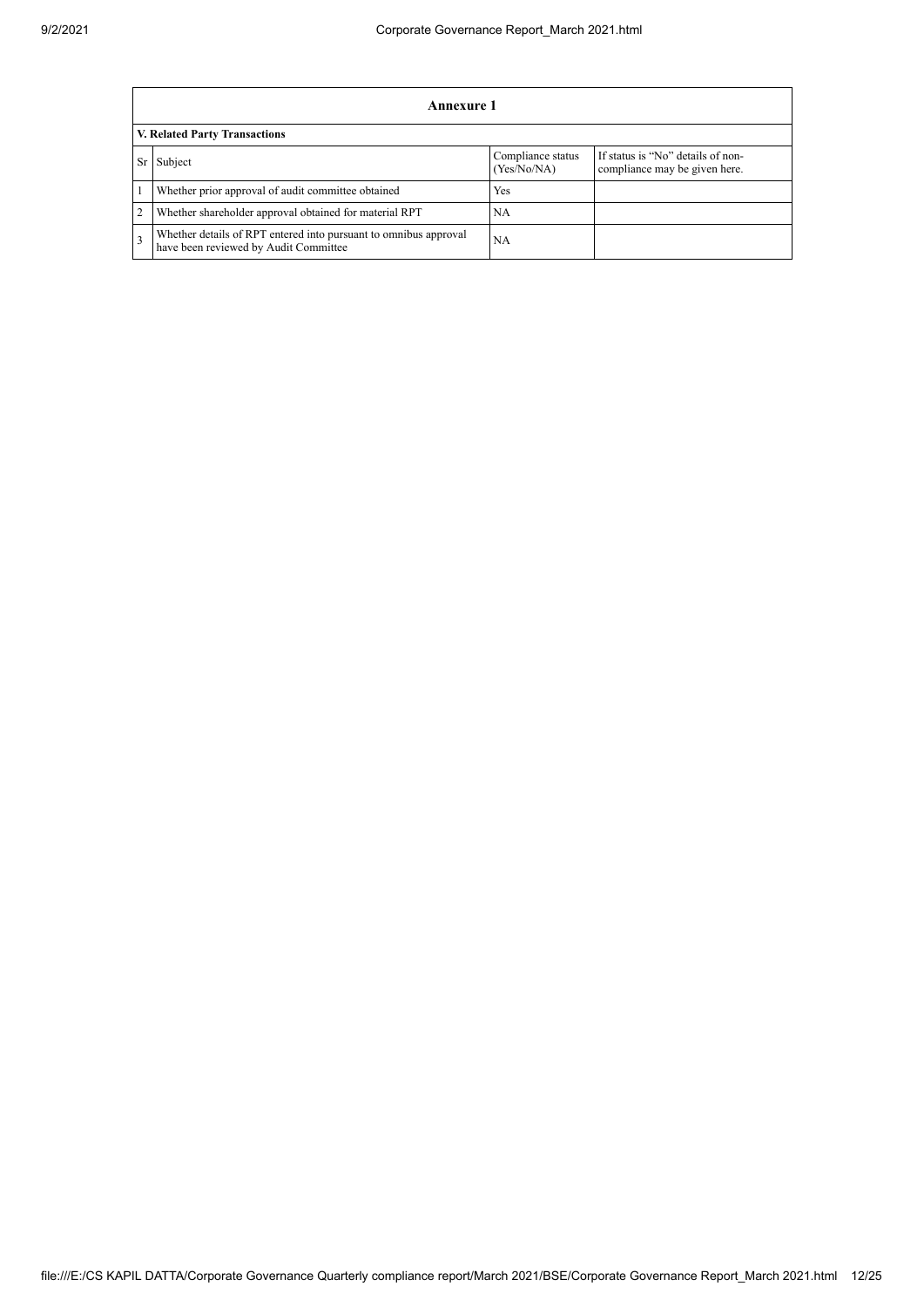|                | <b>Annexure 1</b>                                                                                                                                                                                               |                               |  |  |
|----------------|-----------------------------------------------------------------------------------------------------------------------------------------------------------------------------------------------------------------|-------------------------------|--|--|
|                | <b>VI. Affirmations</b>                                                                                                                                                                                         |                               |  |  |
|                | Sr Subject                                                                                                                                                                                                      | Compliance<br>status (Yes/No) |  |  |
|                | The composition of Board of Directors is in terms of SEBI (Listing obligations and disclosure requirements)<br>Regulations, 2015                                                                                | Yes                           |  |  |
| $\overline{2}$ | The composition of the following committees is in terms of SEBI(Listing obligations and disclosure requirements)<br>Regulations, 2015 a. Audit Committee                                                        | Yes                           |  |  |
| $\overline{3}$ | The composition of the following committees is in terms of SEBI(Listing obligations and disclosure requirements)<br>Regulations, 2015. b. Nomination & remuneration committee                                   | Yes                           |  |  |
| $\overline{4}$ | The composition of the following committees is in terms of SEBI(Listing obligations and disclosure requirements)<br>Regulations, 2015. c. Stakeholders relationship committee                                   | Yes                           |  |  |
| 5              | The composition of the following committees is in terms of SEBI(Listing obligations and disclosure requirements)<br>Regulations, 2015. d. Risk management committee (applicable to the top 500 listed entities) | <b>NA</b>                     |  |  |
| 6              | The committee members have been made aware of their powers, role and responsibilities as specified in SEBI<br>(Listing obligations and disclosure requirements) Regulations, 2015.                              | Yes                           |  |  |
| $\overline{7}$ | The meetings of the board of directors and the above committees have been conducted in the manner as specified in<br>SEBI (Listing obligations and disclosure requirements) Regulations, 2015.                  | Yes                           |  |  |
| 8              | This report and/or the report submitted in the previous quarter has been placed before Board of Directors.                                                                                                      | Yes                           |  |  |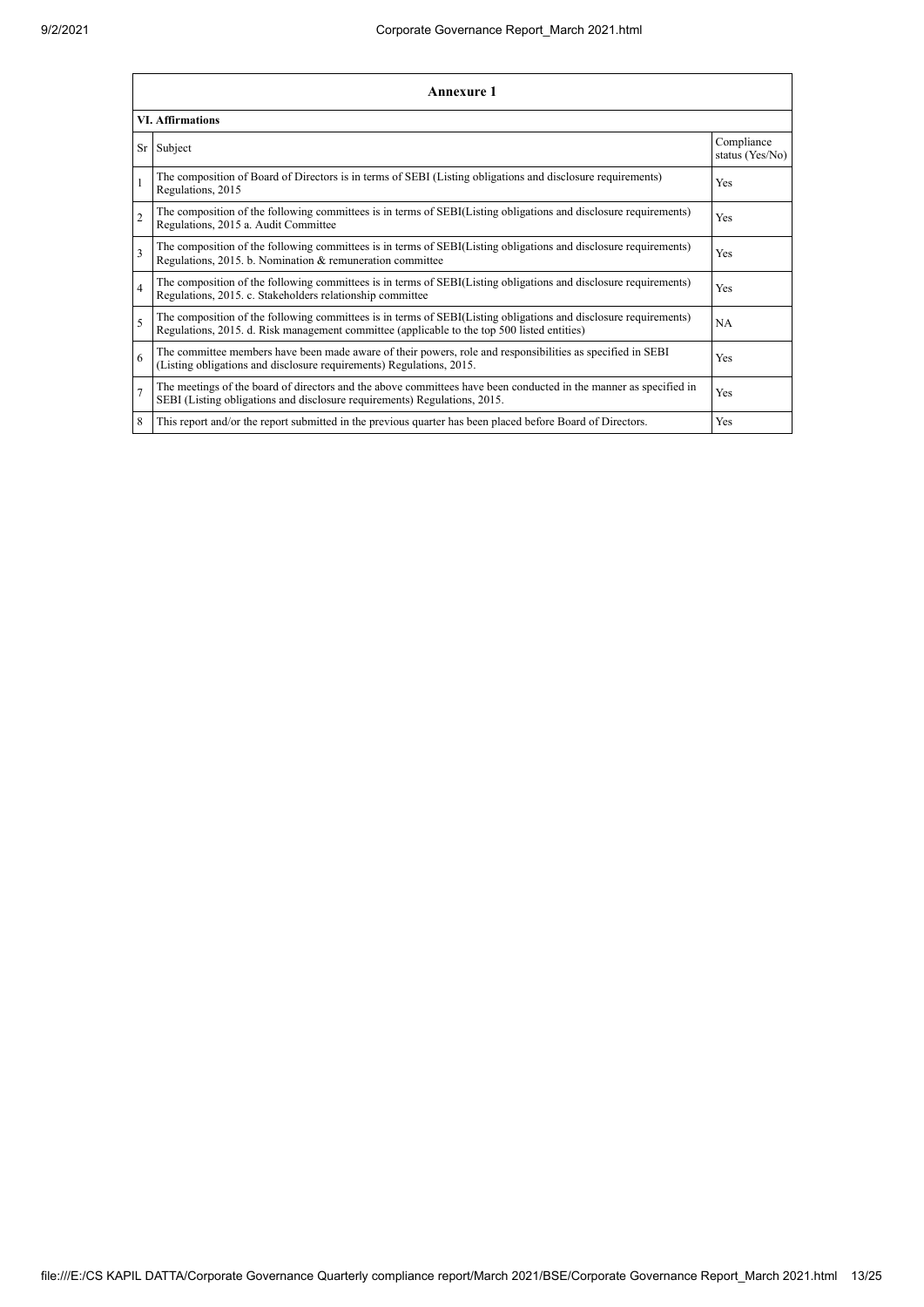|                | Annexure 1        |                                          |  |
|----------------|-------------------|------------------------------------------|--|
| <b>Sr</b>      | Subject           | Compliance status                        |  |
|                | Name of signatory | KAPIL DATTA                              |  |
| $\overline{2}$ | Designation       | Company Secretary and Compliance Officer |  |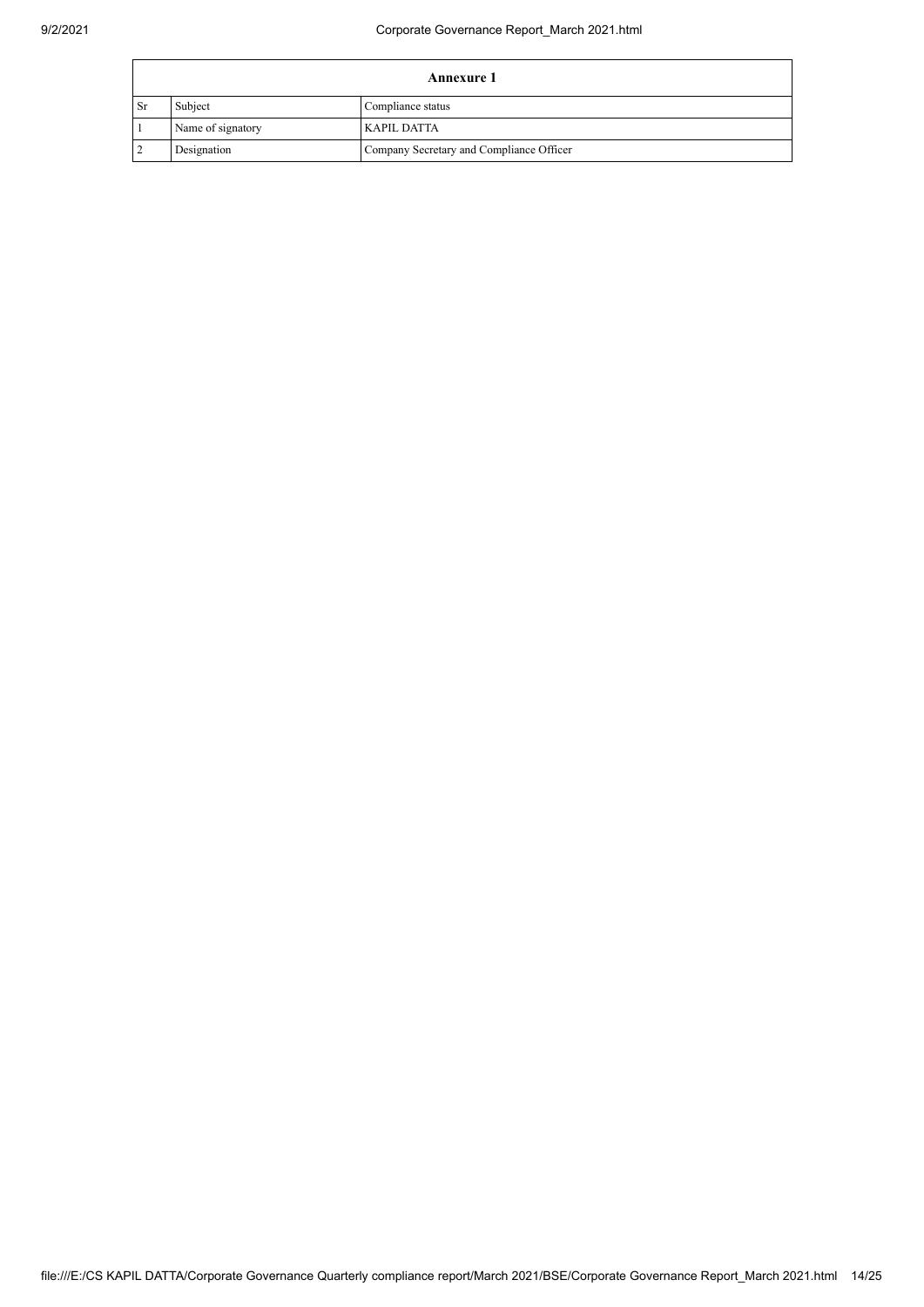|                | Annexure II                                                                |                                  |                                                                                                                 |                                                         |  |
|----------------|----------------------------------------------------------------------------|----------------------------------|-----------------------------------------------------------------------------------------------------------------|---------------------------------------------------------|--|
|                |                                                                            |                                  | Annexure II to be submitted by listed entity at the end of the financial year (for the whole of financial year) |                                                         |  |
|                | I. Disclosure on website in terms of Listing Regulations                   |                                  |                                                                                                                 |                                                         |  |
| Sr             | Item                                                                       | Compliance status<br>(Yes/No/NA) | If status is "No" details of non-<br>compliance may be given here.                                              | Web address                                             |  |
|                | Details of business                                                        | Yes                              |                                                                                                                 | http://ramasteel.com/                                   |  |
| $\overline{2}$ | Terms and conditions of appointment of<br>independent directors            | Yes                              |                                                                                                                 | http://ramasteel.com/cms/policy-<br>and-code-of-conduct |  |
| 3              | Composition of various committees of<br>board of directors                 | Yes                              |                                                                                                                 | http://ramasteel.com/cms/policy-<br>and-code-of-conduct |  |
| $\overline{4}$ | Code of conduct of board of directors and<br>senior management personnel   | Yes                              |                                                                                                                 | http://ramasteel.com/cms/policy-<br>and-code-of-conduct |  |
| 5              | Details of establishment of vigil<br>mechanism/ Whistle Blower policy      | Yes                              |                                                                                                                 | http://ramasteel.com/cms/policy-<br>and-code-of-conduct |  |
| 6              | Criteria of making payments to non-<br>executive directors                 | Yes                              |                                                                                                                 | http://ramasteel.com/cms/policy-<br>and-code-of-conduct |  |
| $\overline{7}$ | Policy on dealing with related party<br>transactions                       | Yes                              |                                                                                                                 | http://ramasteel.com/cms/policy-<br>and-code-of-conduct |  |
| 8              | Policy for determining 'material'<br>subsidiaries                          | Yes                              |                                                                                                                 | http://ramasteel.com/cms/policy-<br>and-code-of-conduct |  |
| $\mathbf Q$    | Details of familiarization programmes<br>imparted to independent directors | Yes                              |                                                                                                                 | http://ramasteel.com/cms/policy-<br>and-code-of-conduct |  |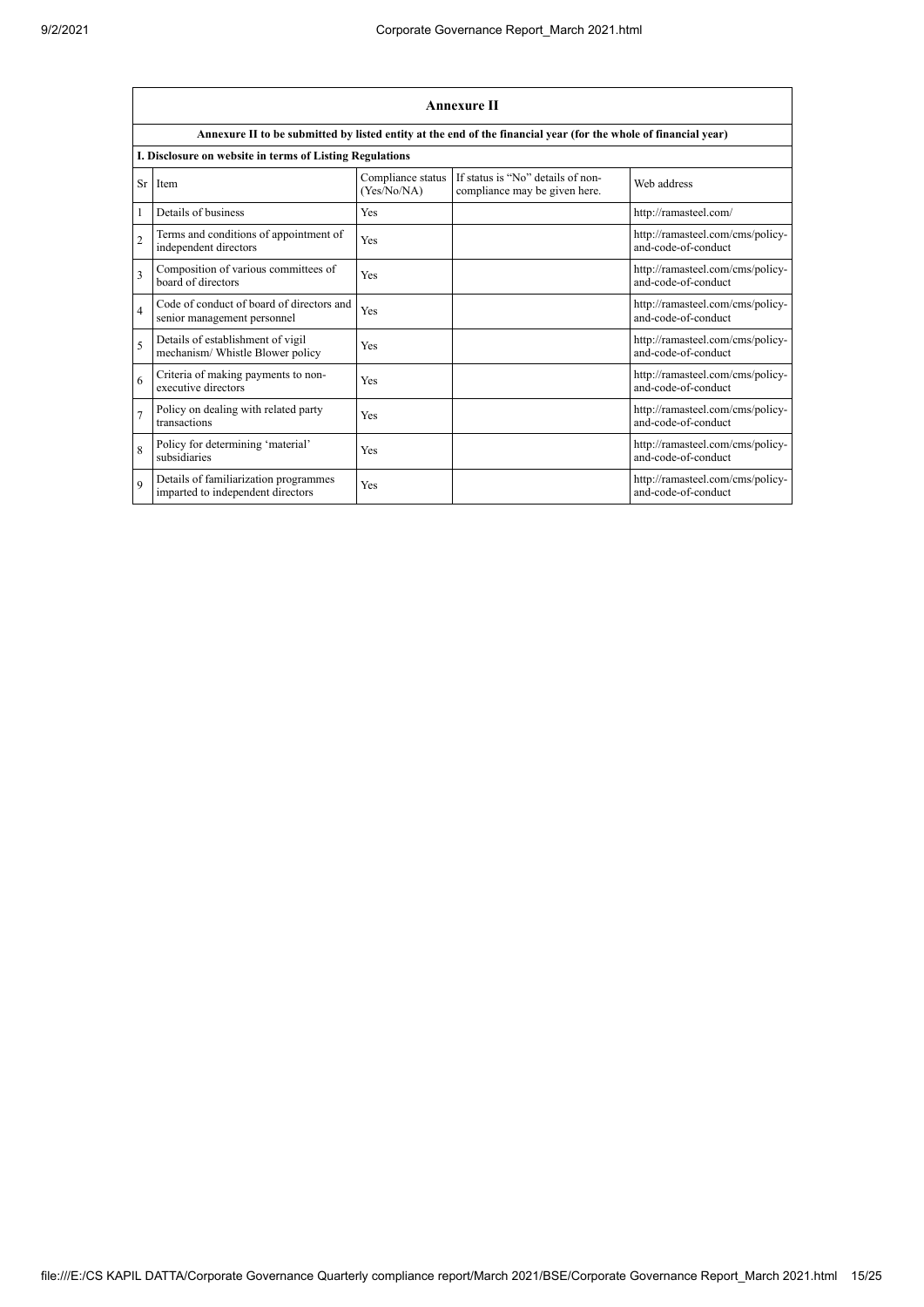|    | <b>Annexure II</b>                                                                                                                                                                              |                                     |                                                                          |                                                         |
|----|-------------------------------------------------------------------------------------------------------------------------------------------------------------------------------------------------|-------------------------------------|--------------------------------------------------------------------------|---------------------------------------------------------|
|    | Annexure II to be submitted by listed entity at the end of the financial year (for the whole of financial year)                                                                                 |                                     |                                                                          |                                                         |
|    | I. Disclosure on website in terms of Listing Regulations                                                                                                                                        |                                     |                                                                          |                                                         |
| Sr | Item                                                                                                                                                                                            | Compliance<br>status<br>(Yes/No/NA) | If status is "No"<br>details of non-<br>compliance may be<br>given here. | Web address                                             |
|    | Contact information of the designated officials of the<br>10 listed entity who are responsible for assisting and<br>handling investor grievances                                                | <b>Yes</b>                          |                                                                          | http://ramasteel.com/investor-contact                   |
| 11 | email address for grievance redressal and other relevant<br>details                                                                                                                             | Yes                                 |                                                                          | http://ramasteel.com/investor-contact                   |
| 12 | Financial results                                                                                                                                                                               | Yes                                 |                                                                          | http://ramasteel.com/cms/financial-<br>results          |
| 13 | Shareholding pattern                                                                                                                                                                            | Yes                                 |                                                                          | http://ramasteel.com/cms/share-<br>holding-pattern      |
| 14 | Details of agreements entered into with the media<br>companies and/or their associates                                                                                                          | NA                                  |                                                                          |                                                         |
| 15 | Schedule of analyst or institutional investor meet and<br>presentations made by the listed entity to analysts or<br>institutional investors simultaneously with submission to<br>stock exchange | Yes                                 |                                                                          | http://ramasteel.com/cms/investor-<br>presentation      |
| 16 | New name and the old name of the listed entity                                                                                                                                                  | NA                                  |                                                                          |                                                         |
| 17 | Advertisements as per regulation 47 (1)                                                                                                                                                         | <b>Yes</b>                          |                                                                          | http://ramasteel.com/cms/newspaper-<br>publications     |
| 18 | Credit rating or revision in credit rating obtained                                                                                                                                             | <b>Yes</b>                          |                                                                          | http://ramasteel.com/cms/credit-<br>ratings             |
| 19 | Separate audited financial statements of each subsidiary<br>of the listed entity in respect of a relevant financial year                                                                        | <b>Yes</b>                          |                                                                          | http://ramasteel.com/cms/annual-<br>report              |
| 20 | Whether company has provided information under<br>separate section on its website as per Regulation $46(2)$                                                                                     | <b>Yes</b>                          |                                                                          | http://ramasteel.com/                                   |
| 21 | Materiality Policy as per Regulation 30                                                                                                                                                         | <b>Yes</b>                          |                                                                          | http://ramasteel.com/cms/policy-and-<br>code-of-conduct |
| 22 | Dividend Distribution policy as per Regulation 43A (as<br>applicable)                                                                                                                           | NA                                  |                                                                          |                                                         |
| 23 | It is certified that these contents on the website of the<br>listed entity are correct                                                                                                          | <b>Yes</b>                          |                                                                          | http://ramasteel.com/                                   |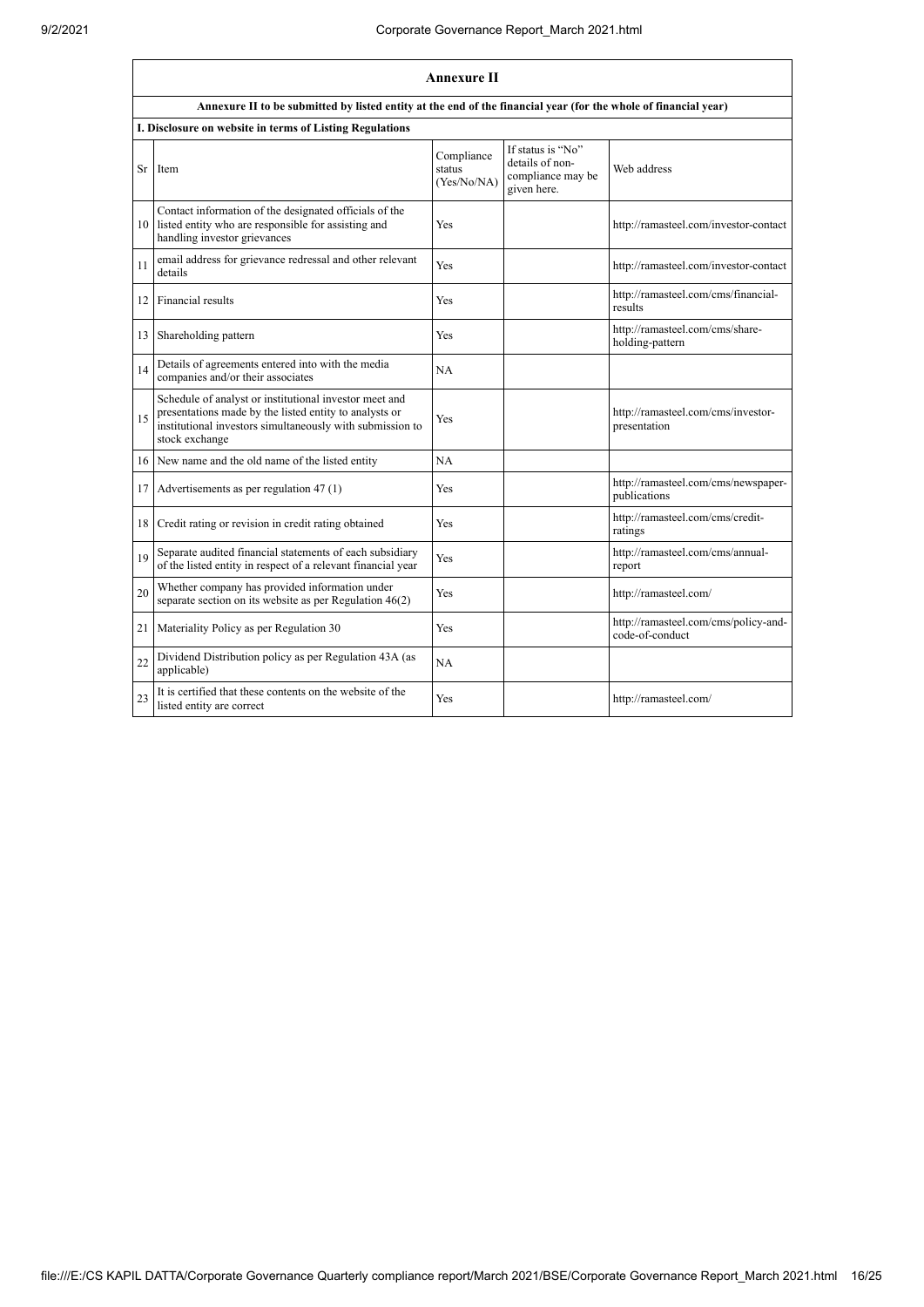|                         | <b>Annexure II</b>                                                                                                   |                                   |                                     |                                                                    |  |
|-------------------------|----------------------------------------------------------------------------------------------------------------------|-----------------------------------|-------------------------------------|--------------------------------------------------------------------|--|
|                         | <b>II. Annual Affirmations</b>                                                                                       |                                   |                                     |                                                                    |  |
|                         | Sr Particulars                                                                                                       | Regulation<br>Number              | Compliance<br>status<br>(Yes/No/NA) | If status is "No" details of non-<br>compliance may be given here. |  |
| $\mathbf{1}$            | Independent director(s) have been appointed in terms of<br>specified criteria of 'independence' and/or 'eligibility' | 16(1)(b) &<br>25(6)               | Yes                                 |                                                                    |  |
| $\overline{2}$          | Board composition                                                                                                    | $17(1)$ ,<br>$17(1A)$ &<br>17(1B) | Yes                                 |                                                                    |  |
| $\overline{\mathbf{3}}$ | Meeting of Board of directors                                                                                        | 17(2)                             | Yes                                 |                                                                    |  |
| 4                       | Quorum of Board meeting                                                                                              | 17(2A)                            | Yes                                 |                                                                    |  |
| 5                       | Review of Compliance Reports                                                                                         | 17(3)                             | Yes                                 |                                                                    |  |
| 6                       | Plans for orderly succession for appointments                                                                        | 17(4)                             | Yes                                 |                                                                    |  |
| $\overline{7}$          | Code of Conduct                                                                                                      | 17(5)                             | Yes                                 |                                                                    |  |
| 8                       | Fees/compensation                                                                                                    | 17(6)                             | Yes                                 |                                                                    |  |
| $\overline{9}$          | Minimum Information                                                                                                  | 17(7)                             | Yes                                 |                                                                    |  |
|                         | 10 Compliance Certificate                                                                                            | 17(8)                             | Yes                                 |                                                                    |  |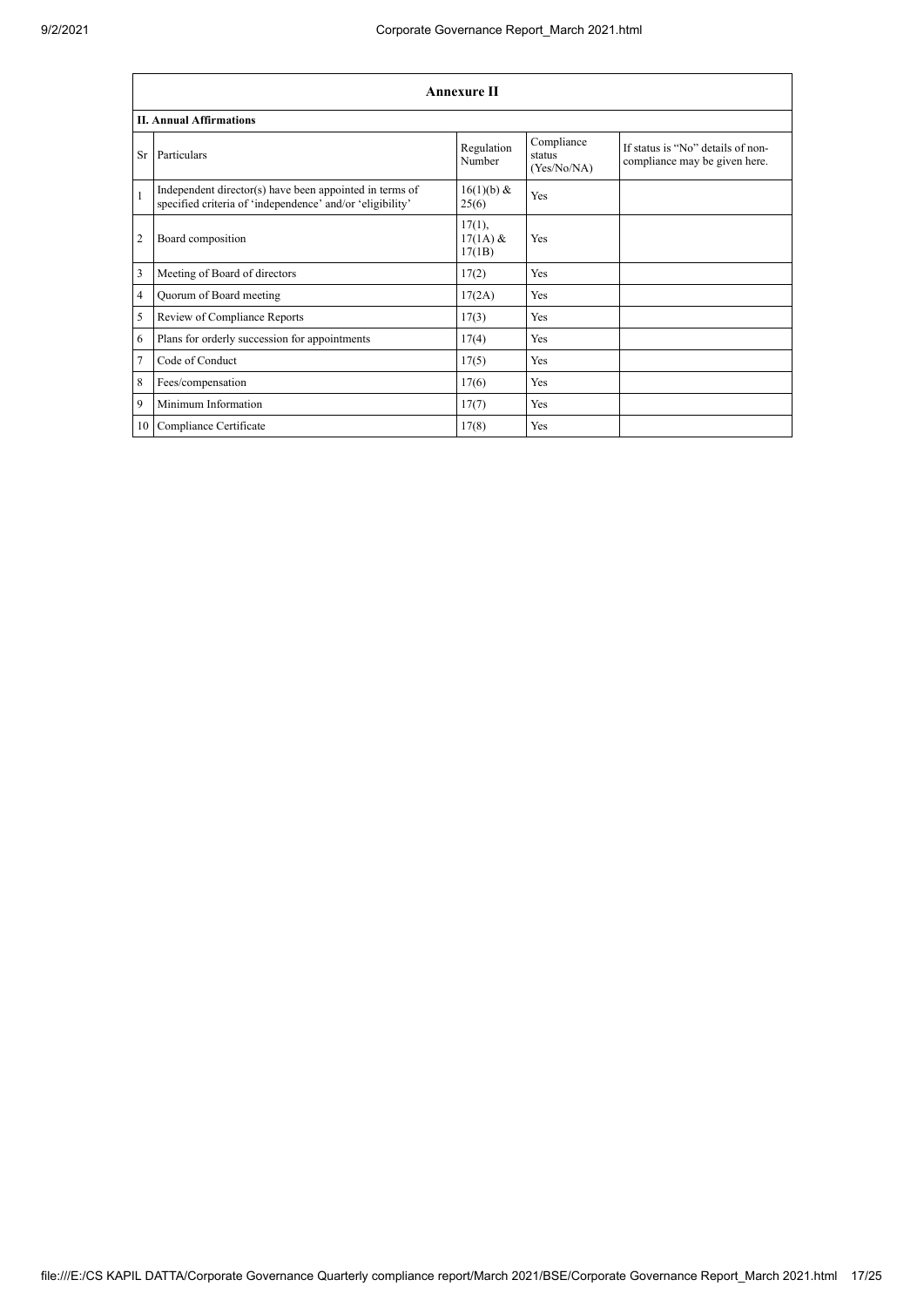|    | <b>Annexure II</b>                                         |                            |                                  |                                                                   |  |
|----|------------------------------------------------------------|----------------------------|----------------------------------|-------------------------------------------------------------------|--|
|    | <b>II. Annual Affirmations</b>                             |                            |                                  |                                                                   |  |
| Sr | Particulars                                                | Regulation<br>Number       | Compliance status<br>(Yes/No/NA) | If status is "No" details of non-compliance<br>may be given here. |  |
| 11 | Risk Assessment & Management                               | 17(9)                      | Yes                              |                                                                   |  |
| 12 | Performance Evaluation of Independent<br><b>Directors</b>  | 17(10)                     | <b>Yes</b>                       |                                                                   |  |
| 13 | Recommendation of Board                                    | 17(11)                     | <b>Yes</b>                       |                                                                   |  |
| 14 | Maximum number of Directorships                            | 17A                        | Yes                              |                                                                   |  |
| 15 | Composition of Audit Committee                             | 18(1)                      | <b>Yes</b>                       |                                                                   |  |
| 16 | Meeting of Audit Committee                                 | 18(2)                      | Yes                              |                                                                   |  |
| 17 | Composition of nomination & remuneration<br>committee      | 19(1) & (2)                | <b>Yes</b>                       |                                                                   |  |
| 18 | Quorum of Nomination and Remuneration<br>Committee meeting | 19(2A)                     | Yes                              |                                                                   |  |
| 19 | Meeting of Nomination and Remuneration<br>Committee        | 19(3A)                     | <b>Yes</b>                       |                                                                   |  |
| 20 | Composition of Stakeholder Relationship<br>Committee       | $20(1), 20(2)$ &<br>20(2A) | Yes                              |                                                                   |  |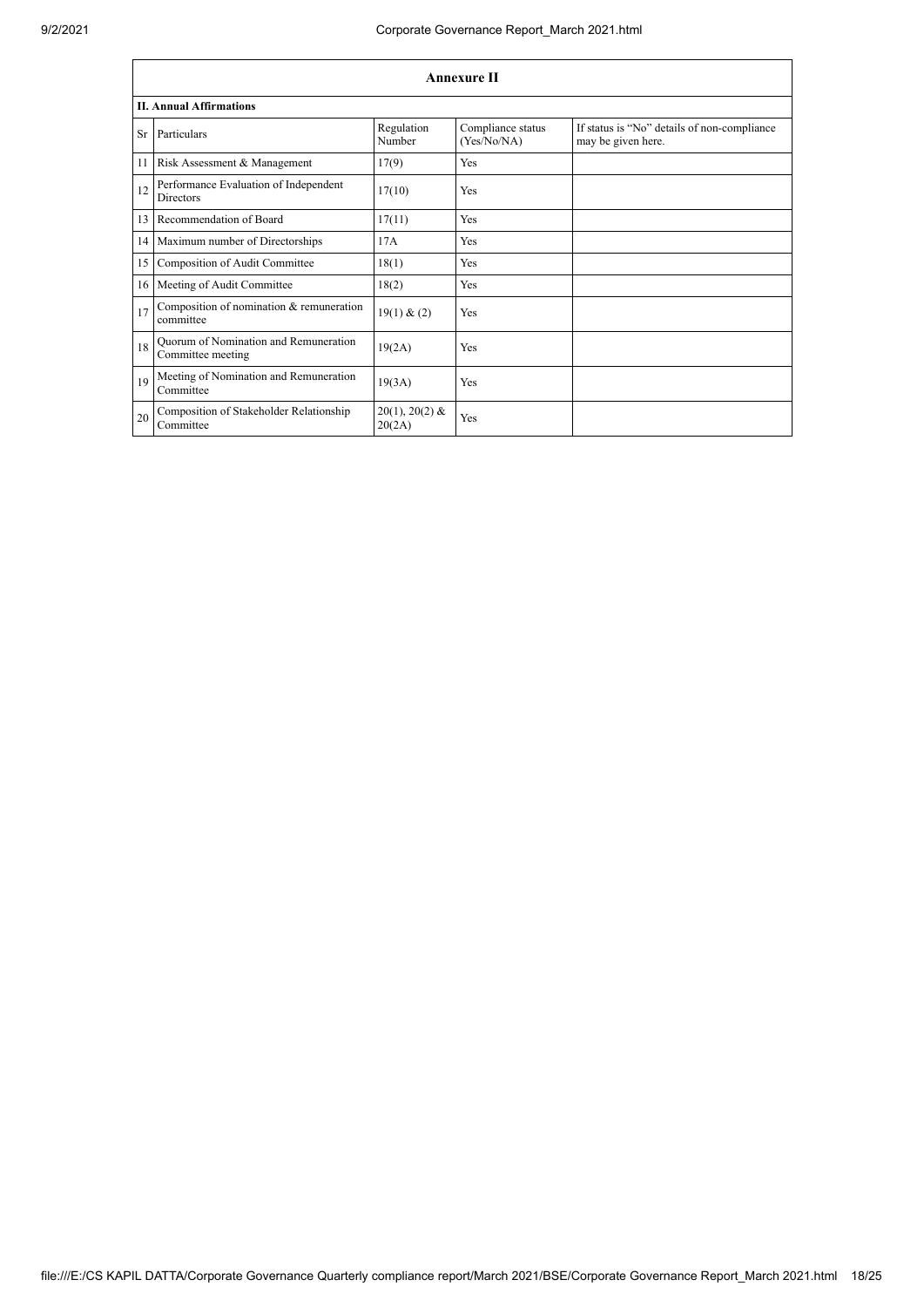|           | <b>Annexure II</b>                                                                     |                                                 |                                  |                                                                    |
|-----------|----------------------------------------------------------------------------------------|-------------------------------------------------|----------------------------------|--------------------------------------------------------------------|
|           | <b>II. Annual Affirmations</b>                                                         |                                                 |                                  |                                                                    |
| <b>Sr</b> | Particulars                                                                            | Regulation<br>Number                            | Compliance status<br>(Yes/No/NA) | If status is "No" details of non-<br>compliance may be given here. |
| 21        | Meeting of Stakeholders Relationship Committee                                         | 20(3A)                                          | Yes                              |                                                                    |
| 22        | Composition and role of risk management<br>committee                                   | 21(1), (2), (3), (4)                            | NA                               |                                                                    |
| 23        | Meeting of Risk Management Committee                                                   | 21(3A)                                          | NA                               |                                                                    |
| 24        | Vigil Mechanism                                                                        | 22                                              | Yes                              |                                                                    |
| 25        | Policy for related party Transaction                                                   | $23(1)$ , $(1A)$ , $(5)$ ,<br>$(6)$ , (7) & (8) | Yes                              |                                                                    |
| 26        | Prior or Omnibus approval of Audit Committee for<br>all related party transactions     | 23(2), (3)                                      | Yes                              |                                                                    |
| 27        | Approval for material related party transactions                                       | 23(4)                                           | Yes                              |                                                                    |
| 28        | Disclosure of related party transactions on<br>consolidated basis                      | 23(9)                                           | Yes                              |                                                                    |
| 29        | Composition of Board of Directors of unlisted<br>material Subsidiary                   | 24(1)                                           | <b>NA</b>                        |                                                                    |
| 30        | Other Corporate Governance requirements with<br>respect to subsidiary of listed entity | 24(2), (3), (4), (5)<br>&(6)                    | Yes                              |                                                                    |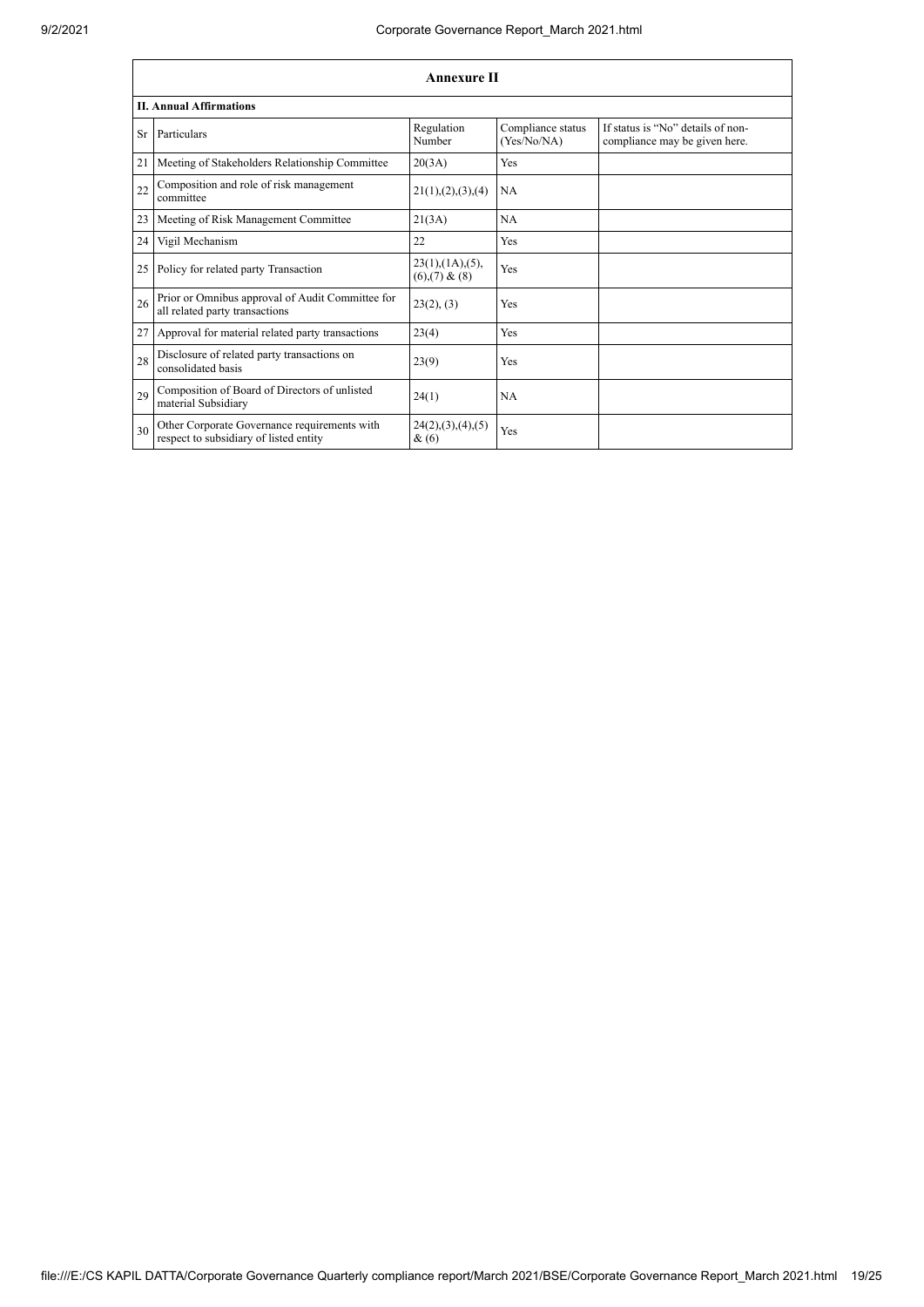|           | <b>Annexure II</b>                                                                                                   |                      |                                     |                                                                    |
|-----------|----------------------------------------------------------------------------------------------------------------------|----------------------|-------------------------------------|--------------------------------------------------------------------|
|           | <b>II. Annual Affirmations</b>                                                                                       |                      |                                     |                                                                    |
| <b>Sr</b> | Particulars                                                                                                          | Regulation<br>Number | Compliance<br>status<br>(Yes/No/NA) | If status is "No" details of non-<br>compliance may be given here. |
| 31        | Annual Secretarial Compliance Report                                                                                 | 24(A)                | Yes                                 |                                                                    |
| 32        | Alternate Director to Independent Director                                                                           | 25(1)                | Yes                                 |                                                                    |
| 33        | Maximum Tenure                                                                                                       | 25(2)                | Yes                                 |                                                                    |
| 34        | Meeting of independent directors                                                                                     | $25(3)$ &<br>(4)     | Yes                                 |                                                                    |
| 35        | Familiarization of independent directors                                                                             | 25(7)                | Yes                                 |                                                                    |
| 36        | Declaration from Independent Director                                                                                | $25(8)$ &<br>(9)     | Yes                                 |                                                                    |
| 37        | D & O Insurance for Independent Directors                                                                            | 25(10)               | NA                                  |                                                                    |
| 38        | Memberships in Committees                                                                                            | 26(1)                | Yes                                 |                                                                    |
| 39        | Affirmation with compliance to code of conduct from members of<br>Board of Directors and Senior management personnel | 26(3)                | Yes                                 |                                                                    |
| 40        | Disclosure of Shareholding by Non-Executive Directors                                                                | 26(4)                | Yes                                 |                                                                    |
| 41        | Policy with respect to Obligations of directors and senior<br>management                                             | $26(2)$ &<br>26(5)   | Yes                                 |                                                                    |
|           | Any other information to be provided - Add Notes                                                                     |                      |                                     |                                                                    |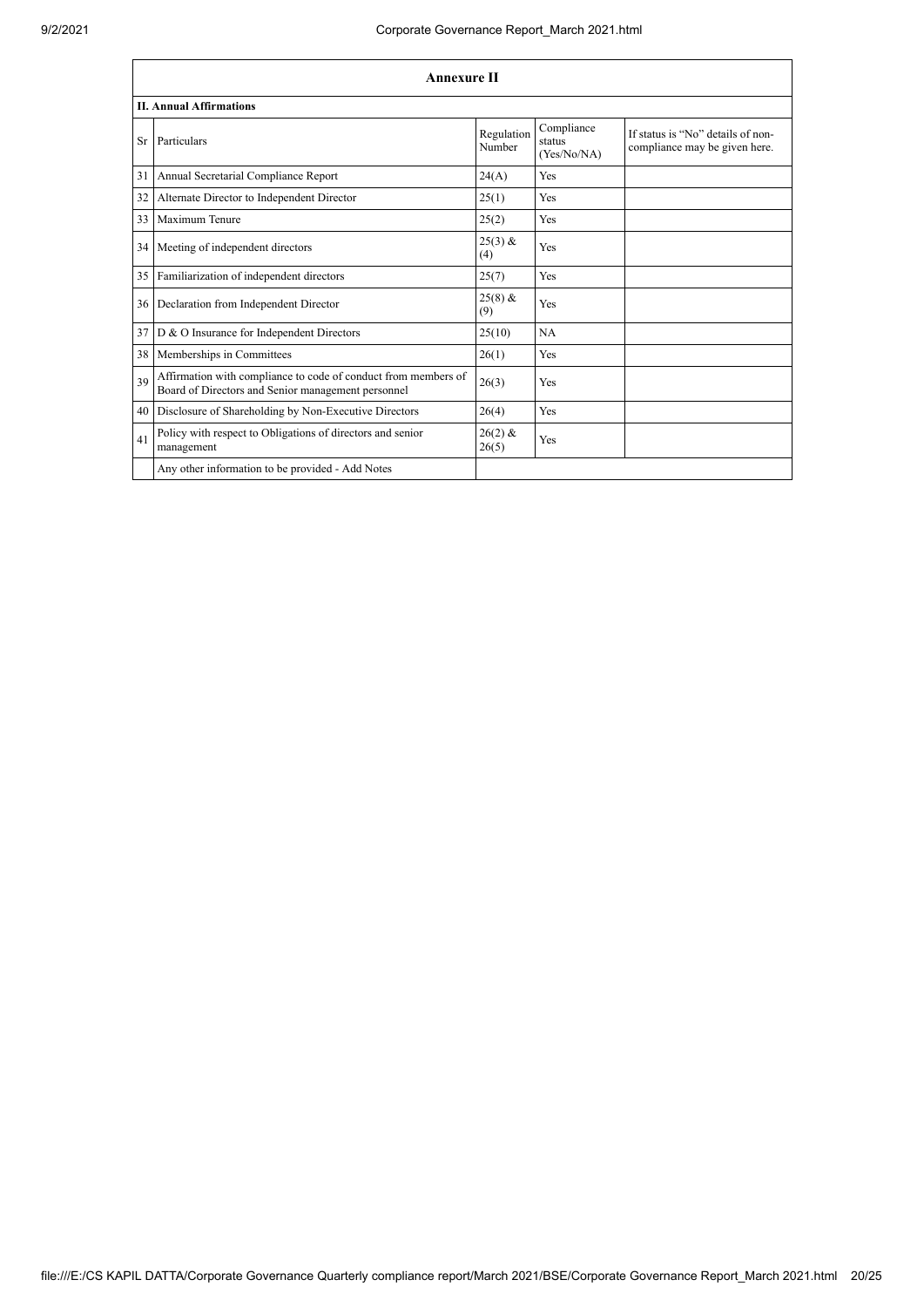| Annexure II       |                                          |  |
|-------------------|------------------------------------------|--|
| Name of signatory | <b>KAPIL DATTA</b>                       |  |
| Designation       | Company Secretary and Compliance Officer |  |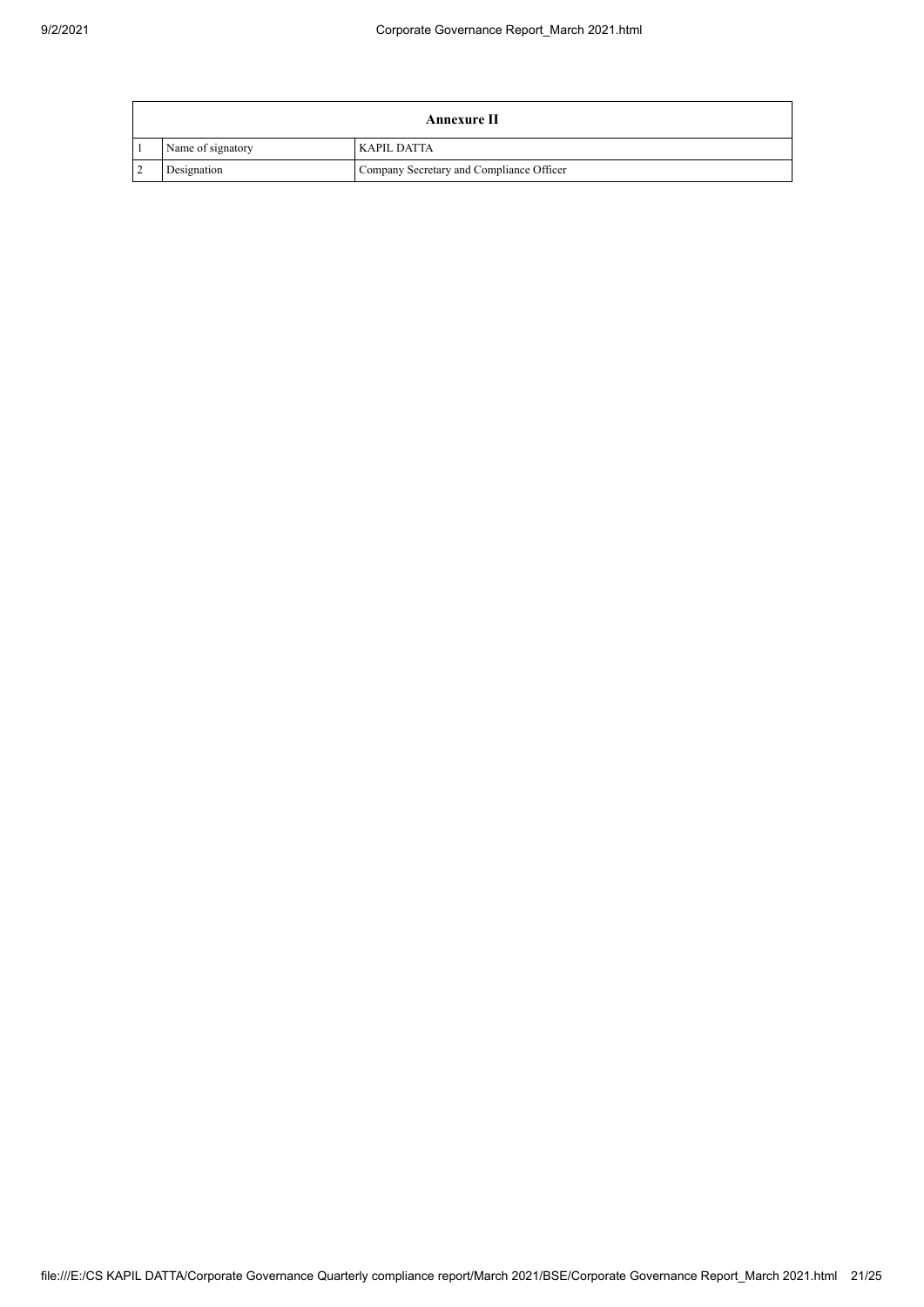| Annexure II                                                                                                                                                           |                                         |  |  |
|-----------------------------------------------------------------------------------------------------------------------------------------------------------------------|-----------------------------------------|--|--|
| <b>III.</b> Affirmations                                                                                                                                              |                                         |  |  |
| <b>Sr</b> Particulars                                                                                                                                                 | <b>Compliance status</b><br>(Yes/No/NA) |  |  |
| The Listed Entity has approved Material Subsidiary Policy and the Corporate Governance requirements with<br>respect to subsidiary of Listed Entity have been complied | Yes                                     |  |  |
| Any other information to be provided                                                                                                                                  |                                         |  |  |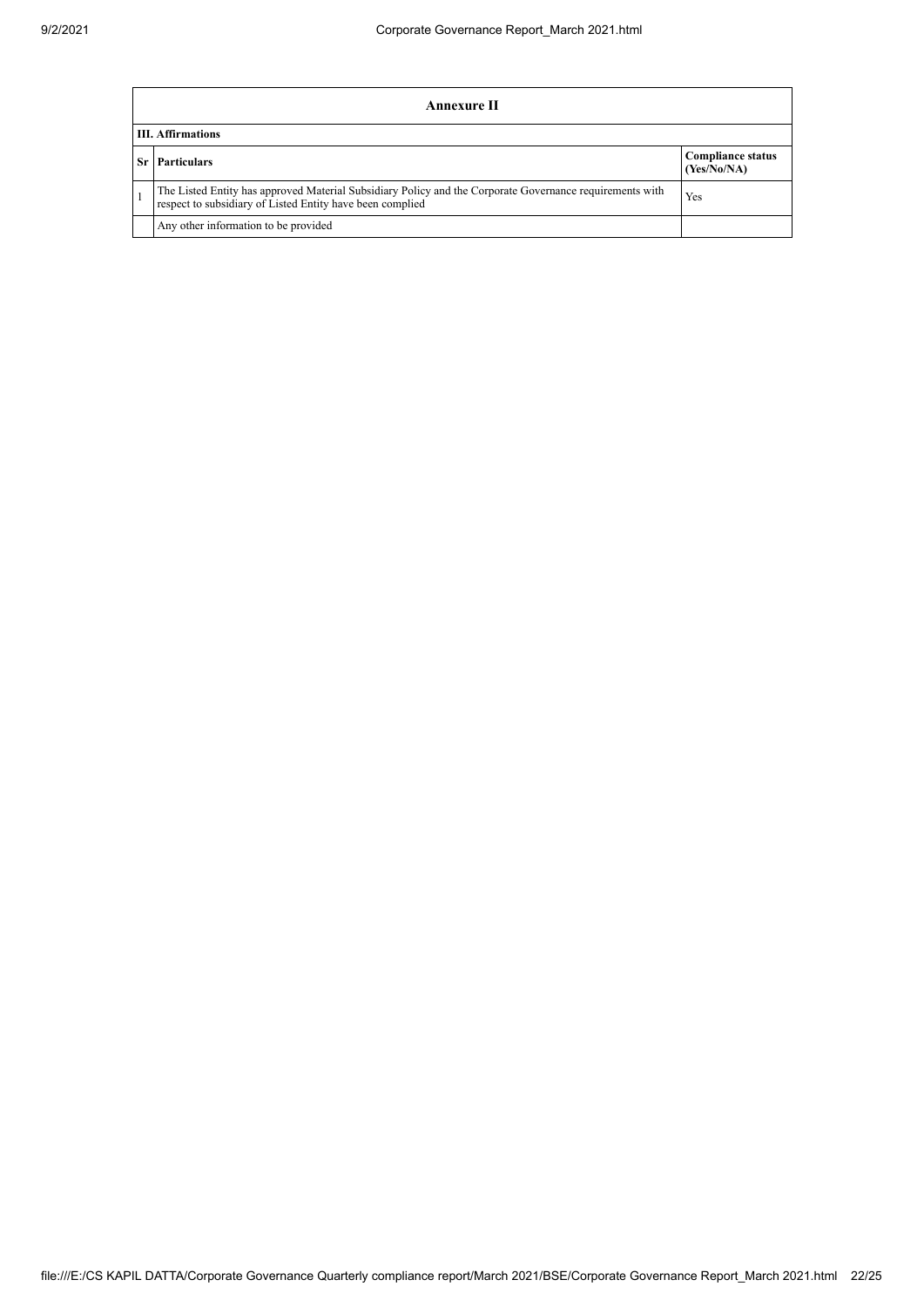| Annexure II       |                                          |  |
|-------------------|------------------------------------------|--|
| Name of signatory | <b>KAPIL DATTA</b>                       |  |
| Designation       | Company Secretary and Compliance Officer |  |